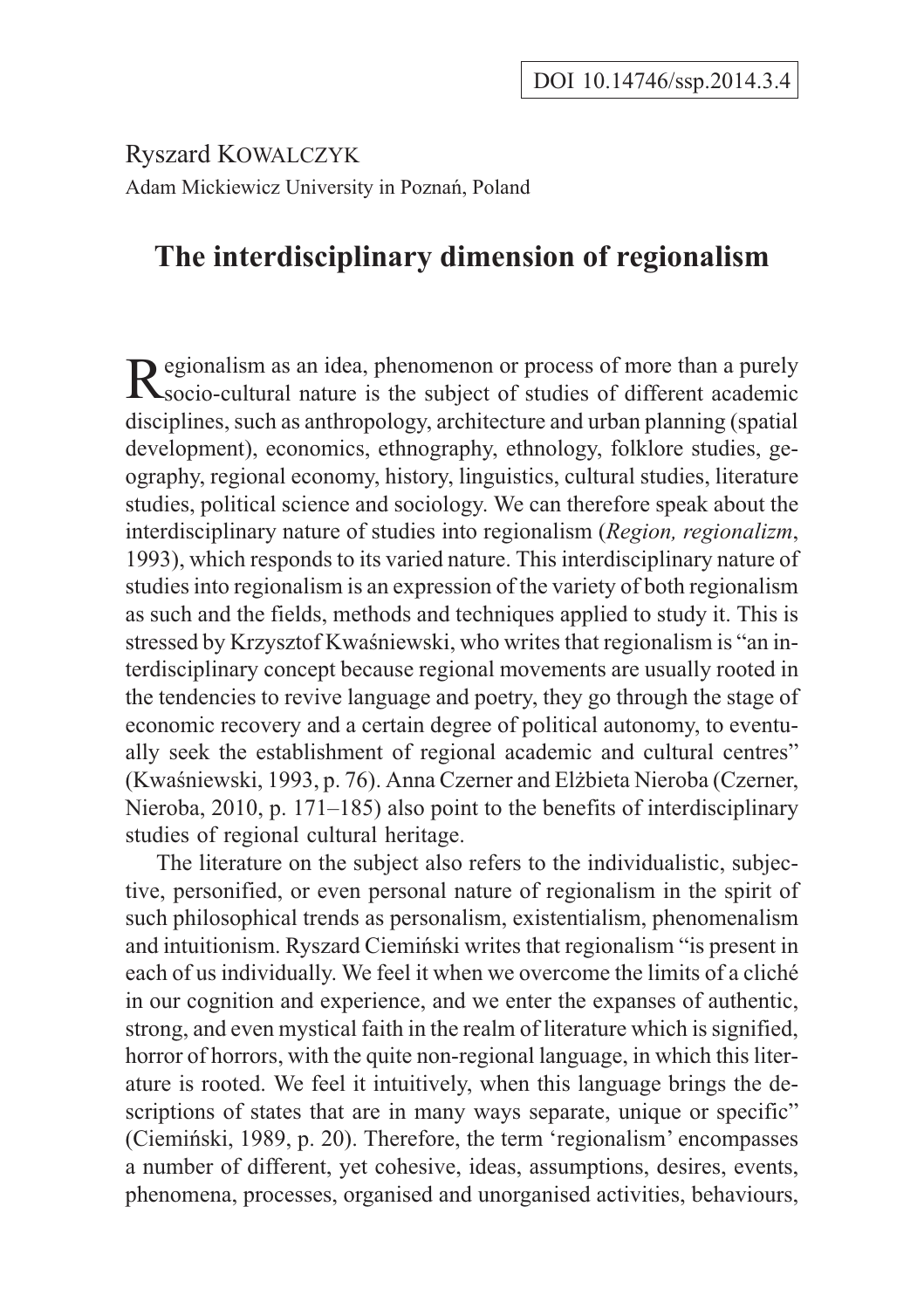attitudes, studies, both tangible and intangible products, focusing on a particular region.

Numerous analyses, syntheses and conclusions have produced a considerable intellectual, cognitive and cultural legacy on the topic of regionalism. In this situation, we can boldly speak about the theory of regionalism and its elements (Kwaśniewski, 1993, p. 75–86) as well as of defined dimensions of regionalism among which Beata Słobodzian includes the following: 1) a socio-cultural dimension which stresses the cultural properties of a region, its traditions, cultural heritage, and cultural identity; 2) an economic dimension determined by the economic specificity of the region, internal economic bonds, traditions and models of management; 3) a political dimension revolving around regional interests, around which the political life of the region concentrates, applying the values and norms that are characteristic of this region, and expressed by means of regional socio-political movements, including socio-cultural movements, lobbying and pressure groups (Słobodzian, 2003, p. 175–176).

Consequently, although regionalism encompasses a broad range of interests and a number of different issues, due to its coherent thematic areas, regionalism concentrates on the history, present day and future of a given region – on its general cultural heritage and peculiar regional interest. Thus regionalism can find expression, for instance, in an idea or ideology, social movement, a direction of academic studies (regional studies), linguistic-literary phenomena such as linguistic and literary regionalism and regional literature and an architectural style which refers to regional traditions (Chudziñski, 2013, p. 7–8).

The term 'regionalism'is most frequently defined in terms of three relatively cohesive conceptual meanings, namely:

1) the individual attitude to the region of residence (known in Polish as 'small homeland') and to its community (regionalist attitude). Roch Sulima stresses the supraregional sense of the term 'small homeland' which has currently become an interesting commodity in the Polish mass culture market, as a result of a certain cultural processing (in literature and the media). "The concepts of 'small homelands'have entered the system of supraregional cultural communication, becoming a figure of thinking about 'familiarity' and 'strangeness', privacy, genealogy, seeking cultural roots, and – first and foremost – they have shaped the emotional content of perceptions of the past; for instance, they have revived the myth of lost childhood and formed part of collective nostalgia and neuroses. By this token, the concepts of 'small homelands'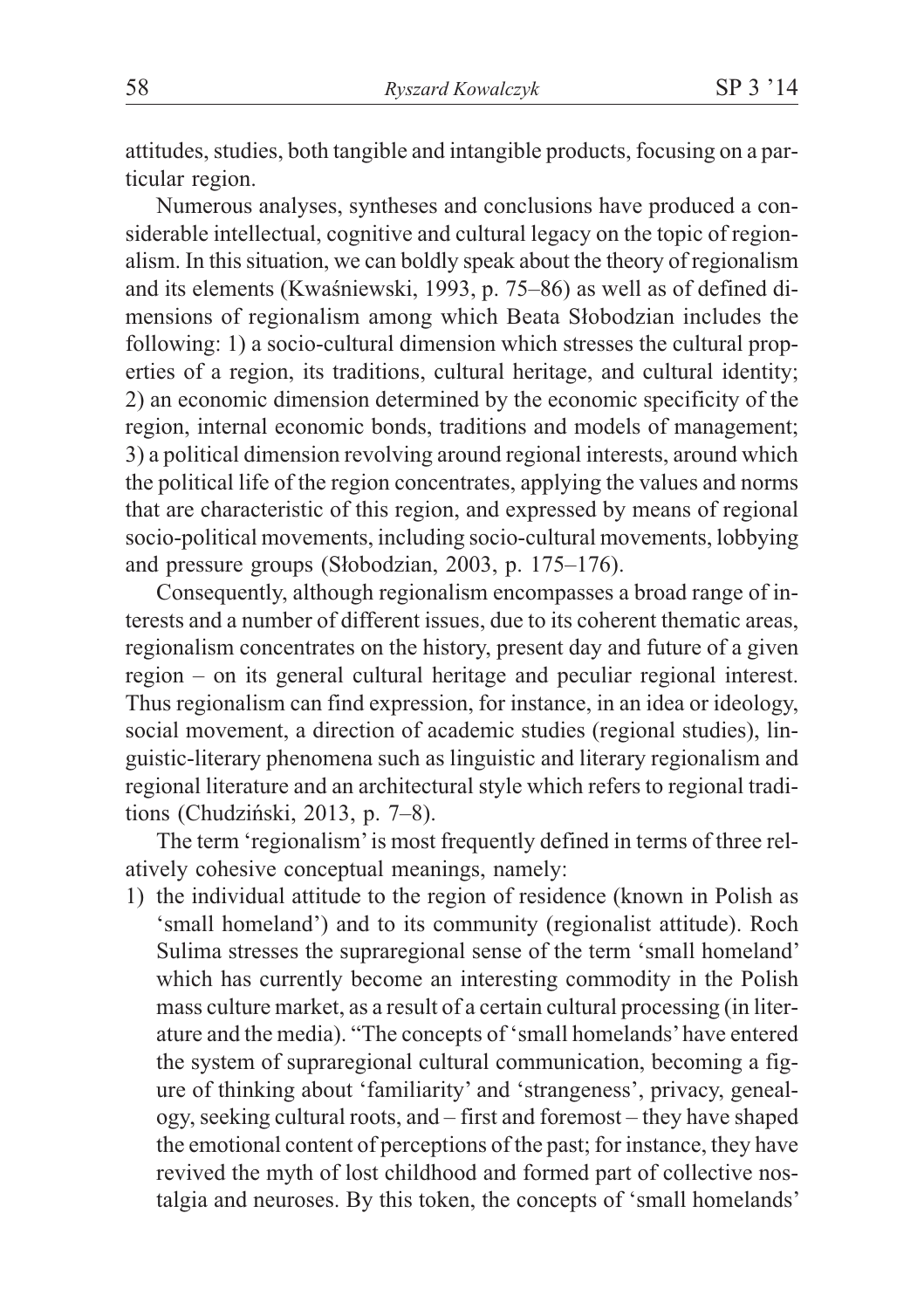have undergone intensive semiotisation and become attractive material not only for literature, but also for mass culture" (Sulima, 2001, p. 139). We make a theoretical assumption that the relation between an individual's attitude towards a territory and its population does not have to be organic and holistic, therefore in real life we can come across alternative attitudes (or their lack) towards one of these elements; for instance we can have a positive attitude to the territory of the region, and an ambivalent, or even negative attitude towards its population, or *vice versa*. We are also aware of the fact that the term 'small homeland' is a social construct that encompasses both natural elements of territorial-environmental-material character and real mental elements (conscience or identity of the place), emerging as a result of verbalised and directed social interaction (£ukowski, 2002) and going beyond the territorial borders of the region to enter into a wider circulation in mass culture. Sometimes an individual's attitude to a region can be approached in a much broader sense, i.e. in an anthropological and existentialist dimension, for instance in terms of a defined philosophy of life, value system, preserving and experiencing life within one's small, local (regional) homeland. According to Piotr Kwiatkowski, the regionalist attitude is characterised by the following: "the attachment to one's own 'land'; the conviction that this land has positive features that distinguish it from other territories in the national homeland; the belief that the community that inhabits this land creates or created in the past specific values that make up its own, original culture; the sense of identity with this community and its culture, the desire to manifest by means of various social activities one's attachment to their fatherland, positive assessment of its features, identity with the community to which this land is assigned and its culture" (Kwiatkowski, 1984, p. 143);

2) the state of social awareness of a region's residents (regional awareness), whose regionalist attitude constitutes a regional standard and a cultural formula and is manifested in their behaviour (regional activities). Regional awareness can be assumed to be neither widespread nor homogeneous, especially in a multicultural society, or a politically varied one; this means that there are numerous options and varieties in its social positioning and practical manifestation (*Encyklopedia pedagogiczna*, 2006, p. 130–137). Zbyszko Chojnicki and Teresa Czy¿ write that "[t]he foundations of regional awareness encompass the sense of bond between the community and the territory where they live, which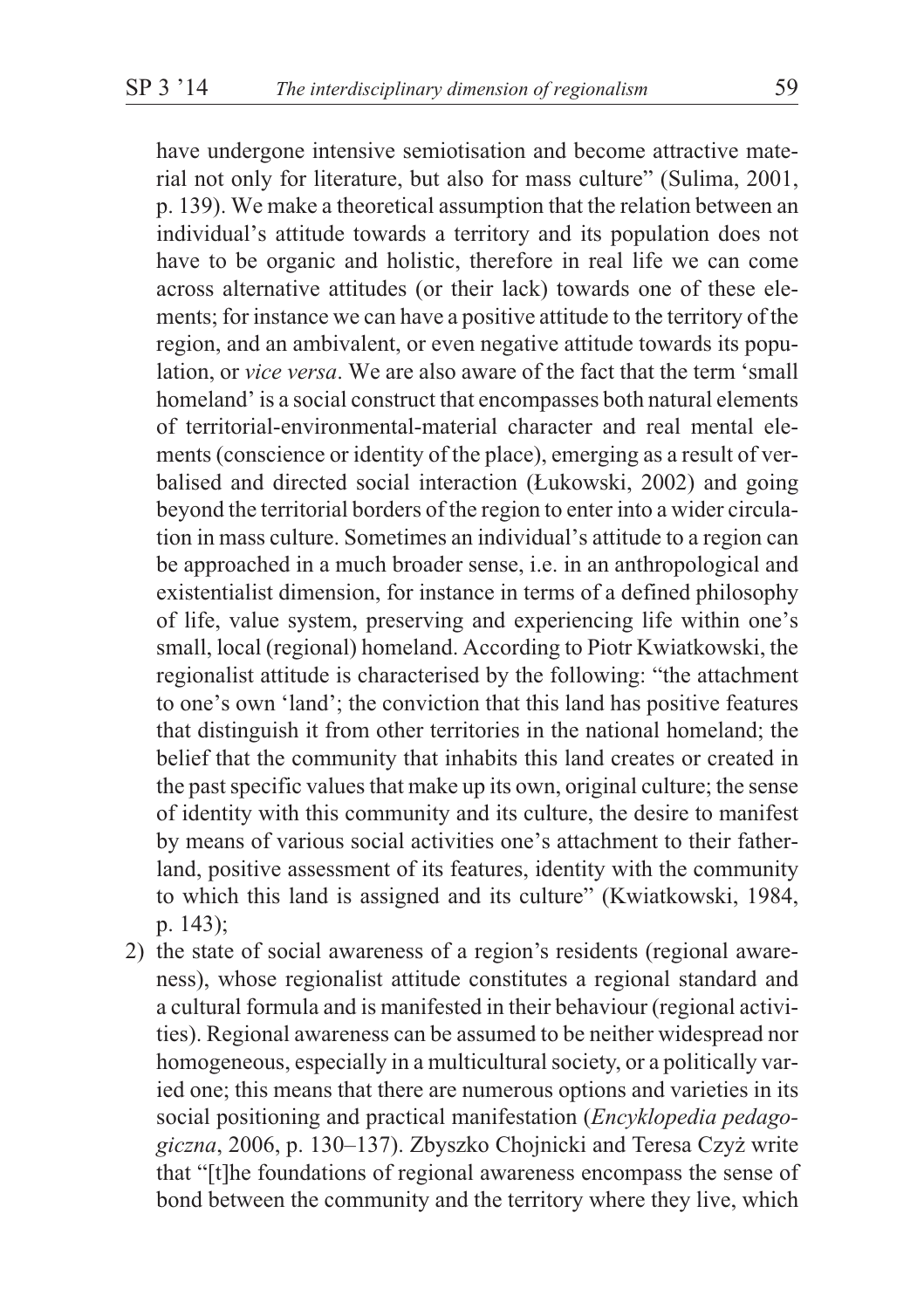is sometimes named regional identity. [...] Regional awareness is a form of social awareness as regards the sense that one's territory and community are distinct. This generates the conviction that all members of regional community are bound by certain values that are attributed to the entire population" (Chojnicki, Czy¿, 1993, p. 31). It should be stressed that a regionalist awareness is a somewhat superior form of regional awareness as, alongside the elements of individual or collective traditional territorial-and-spatial regional identity (encompassing primarily territorial, symbolical and sentimental elements), it includes the attitudes and behaviour typical of regionalist awareness and behaviour, where the fundamental kind of regional awareness is externalised, but is complemented with specific activities directed at the given region and involving responsibility for its prosperity;

3) the ideology and social movement characterised by guarding multifarious interests of the region (Greta, 2003, p. 15; Szpietowski, 2011, p. 67–73), studies into and promotion of its history (Herbst, 1956, p. 456–468; Mañkowski, 1990, p. 260–268; Tomczak, 1991, p. 9–17; Wrzesiñski, 1995, p. 11–21), folklore, natural assets and cultural tradition, as well as maintaining and developing interest in the region, supporting regional art and protection of regional distinctness in the language, customs and practices that shape the identity of the region and regional awareness of its inhabitants. Regionalism is defined in terms of a social movement when it "concentrates either on nourishing and developing cultural heritage of the region or on protesting against this separateness being disregarded in social life and administrative divisions" (Kwaśniewski, 1987). Therefore, Dzierżymir Jankowski finds it essential for regional studies to approach regionalism in terms of the awareness complex (*kompleks świadomościowy*) (Nowakowska, 1980; Polanowski, 1983, p. 157–170; Wysocka, 1981) manifested in the form of regional ideology. "Ideology is a more or less coherent concatenation of beliefs referring to the geophysical, social and cultural whole of a 'region'; beliefs that identify, evaluate and forecast region" says Dzierżymir Jankowski (Jankowski, 1990, p. 7). Seen in this way, regional ideology can have a theoretical foundation or not, assume different forms and encompass different fields of thematic interest (for instance it can concentrate on economic, socio-cultural or political factors) and territorial concentration (region, subregion, local community) thereby determining the range of objectives and activities of region's adherents and providing structural possibilities of cooperation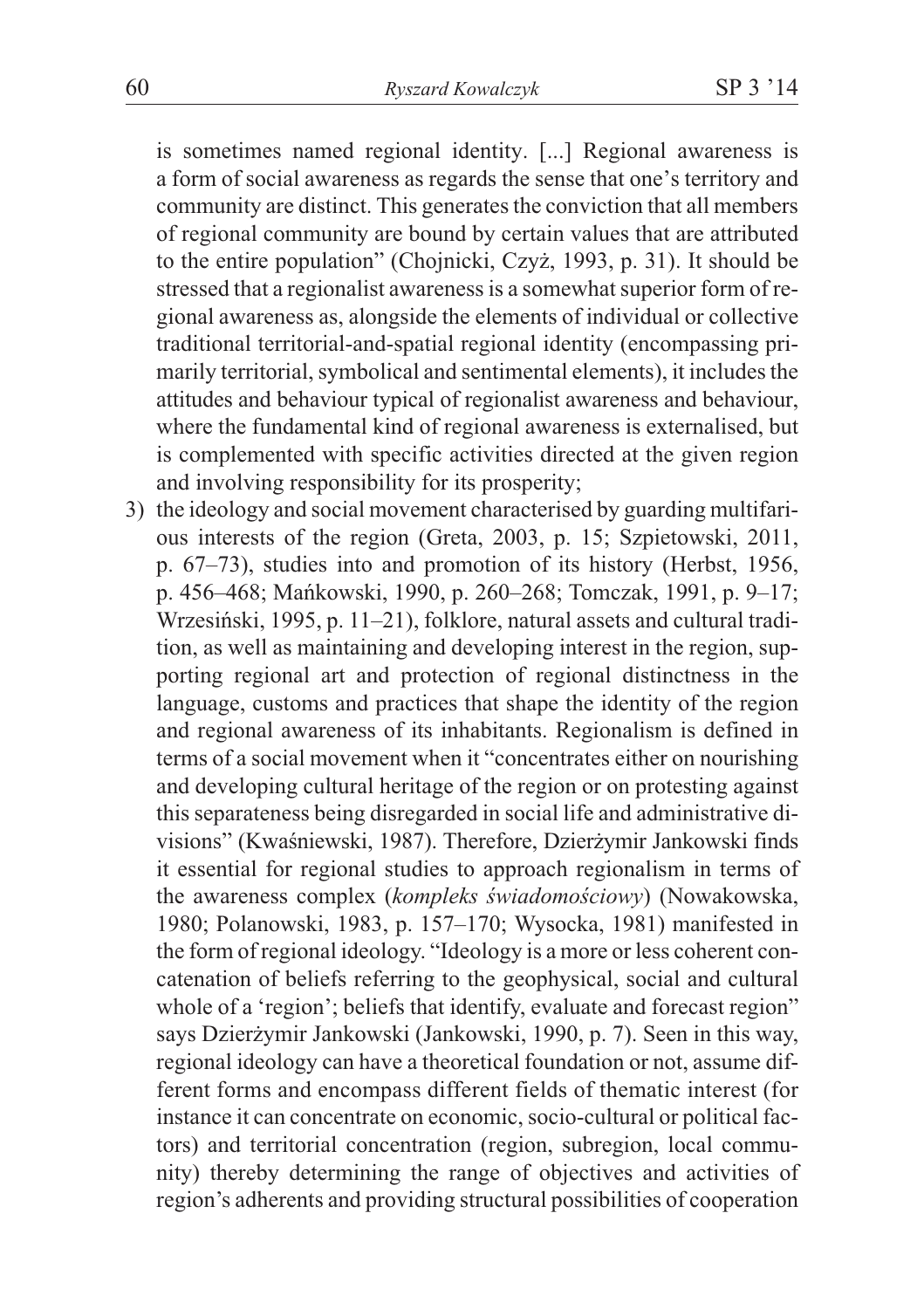between different organised regional movements and forms of regional ideology. Regional ideology has numerous important social functions, such as a programming function (creating the visions of regional development and integrating its supporters), a motivational function (articulating regional interest and stimulating activities), legitimising function (providing an atmosphere of favour and social support for the region) as well as an educational function. According to Mirosław Pisarkiewicz, "[r]egionalism offers enormous educational potential when working with the young. It shapes attitudes and protects tradition. It is the source of knowledge about the past and the school for future lovers of little homelands" (Pisarkiewicz, 2007, p. 3). Assuming that there is a regional ideology results in politicised thinking about regionalism, which has an educational function, given the multifarious aspects of regionalism. In the opinion of Anna Gasior-Niemiec, "regionalism can emerge as a consequence of bottom-up and top-down social dynamics. It can be an elite or mass attitude. It can be conservative, stressing the importance of tradition understood as something permanent, and progressive, emphasising the development of industries related to cultural heritage, the quality of life, participative democracy, etc." (Gasior-Niemiec, 2009, p. 23). By this token, regionalism maintains "complex relations with federalism, nationalism and localism. Its relations with ethnicity, class structure and individual models of economic development are ambiguous. It does not seem accurate to assign it exclusively with progressive or regressive features in terms of the theory of social development, or to describe it in terms of being politically right-wing or left-wing. Similar to populism, which it is sometimes associated with, regionalism is a highly ambivalent term that is extremely sensitive to context and susceptible to ideological manipulation, which can take the shape of a technical academic discourse which aspires to ideological neutrality. This can be exemplified [...] by the new regionalism which has become institutionalised, mainly owing to the discourse and practice of the European policy of regional development" (Gasior-Niemiec, 2009, p. 22–23). This attitude is represented in the Western literature by Michael Keating, who distinguishes the following types of European regionalism: 1) traditional, conservative and anti-European regionalism, characterised by a regional community and autarkic economy; 2) separatist, right-wing and populist, strongly politicised regionalism, which refers to racist and xenophobic sentiments; 3) progressive (left-wing) regionalism associated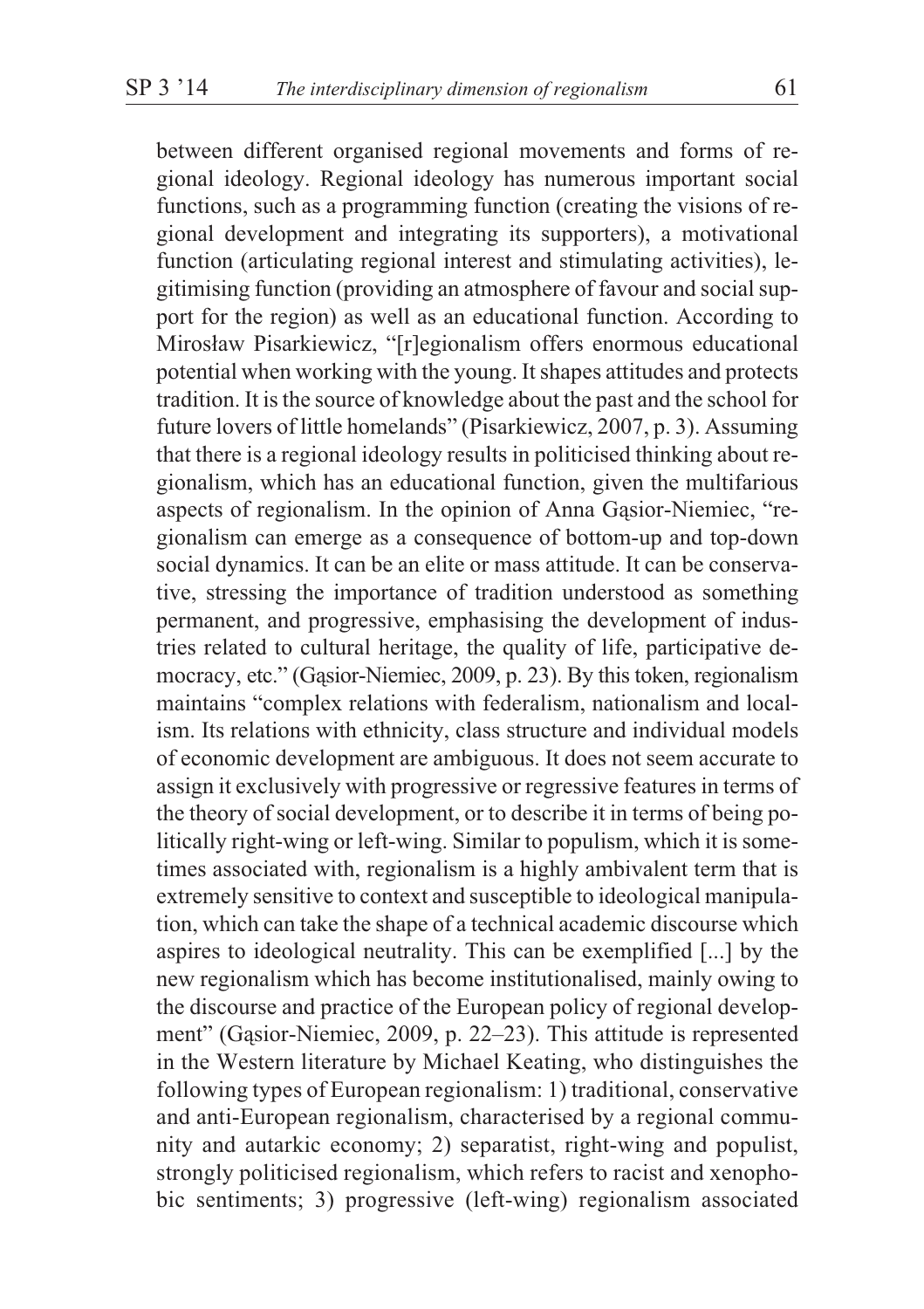with ecological movements; 4) neoliberal and progressive regionalism; 5) big-city regionalism, typical of metropolises and global cities; 6) quasi-nationalist or ethno-nationalist regionalism (Keating, 1998).

This peculiar three-fold perspective taken when describing and characterising regionalism is reflected in numerous interdisciplinary analyses and studies. A renowned sociologist, Andrzej Kwilecki, approaches regionalism both in terms of a socio-cultural movement and academic and research activities, manifested in the form of multifarious studies on region (Kwilecki, 1993, p. 122). The above-mentioned Anna Gasior-Niemiec outlines seven basic analytical categories providing the framework for the cognitive representation of regionalism. "Regionalism can therefore be approached as an a) ideology; b) social and/or political movement; c) political and/or socio-economic doctrine; d) type of discourse; e) type of developmental strategy; f) marketing construct; g) literary (artistic) style" (Gasior-Niemiec, 2009, p. 23–24). Another author quoted above, Dzierżymir Jankowski, presents three interpretations of regionalism in relation to 1) social psychology, where regionalism is treated as an element of awareness and the attitude of constructive commitment to shaping one's geophysical, social and cultural environment; 2) sociology, which approaches regionalism in terms of a social movement that concentrates on the region as a certain value and actively promotes this value; 3) many other humanities and social sciences that study regionalism and treat it as a kind of research methodology allowing them to grasp "general, more or less universal, regularities" (Jankowski, 1990, p. 6–7).

With respect to the above considerations one can review the characteristics of regionalism as a social phenomenon present in Polish literature.

Henryk Skorowski defines regionalism in terms of object and subject. As far as concerns the objective aspect of regionalism, it is made up of "a set of objective (culture, community, territory) and subjective (the sense of identity, self-awareness, identification) elements of regional identity, i.e. the geographical, social and cultural identity of a given region. [...] Regionalism as the subject is perceived as a defined form of activity. This activity [...] is multifarious [...] it has the nature of a social movement which concentrates either on nourishing and developing cultural heritage of the region or on protesting against this separateness being disregarded in social life and administrative divisions [...] this activity consists in stimulating the cultural and academic life of different regions of the country while preserving their cultural identity. Sometimes this ac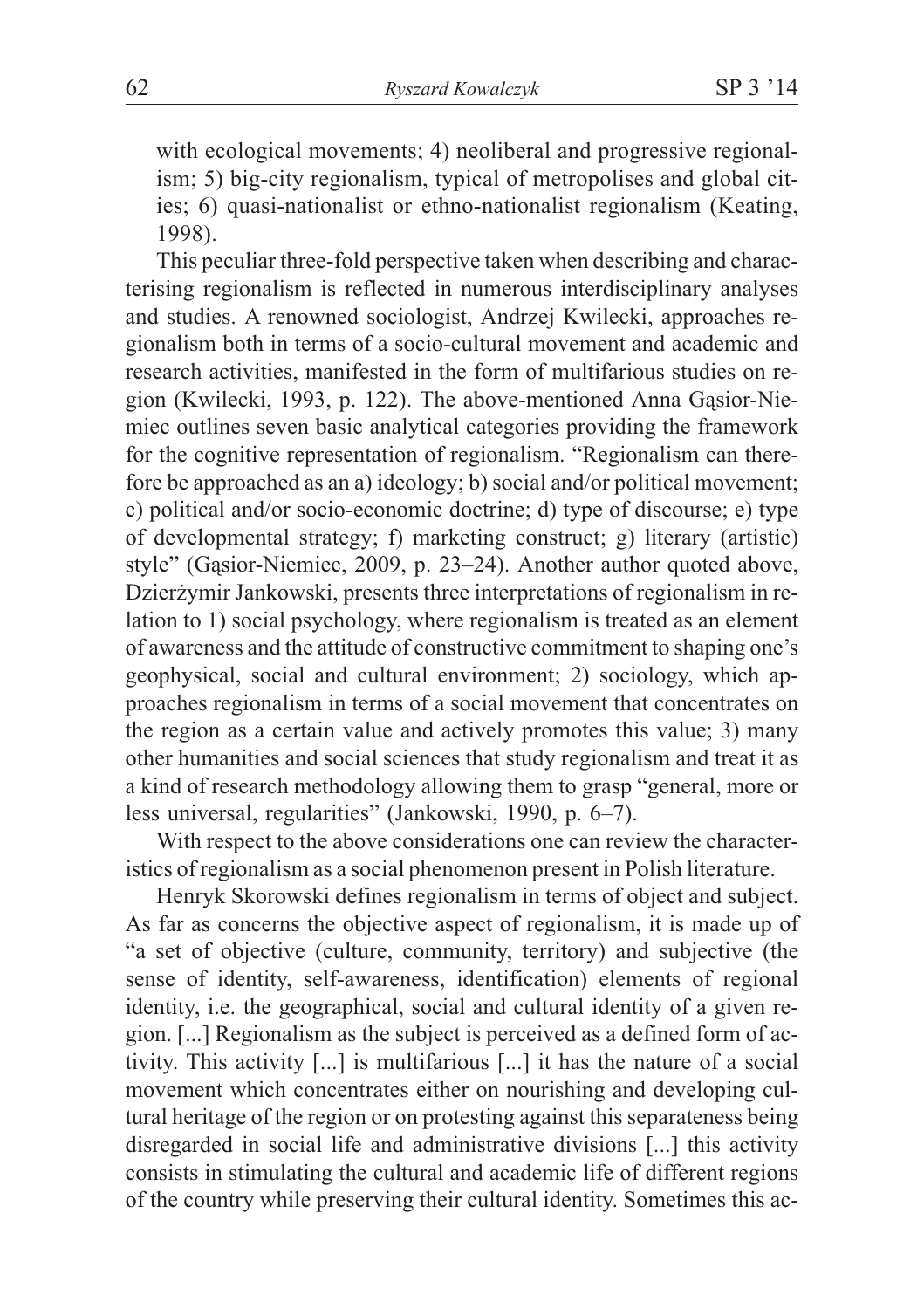tivity is expressed by consciously taking joint responsibility for the image of one's own region" (Skorowski, 2013, p. 32–33).

Zbigniew Rykiel claims that "regionalism is a syndrome of the sociocultural, political and economic properties of a given region. Although culture is always a product of a certain group, collective or community, it is also autonomous to a certain degree. It influences the behaviour of the members of a given collective or community and is relatively independent of its changing composition. [...] Regionalism usually concerns the state of social awareness of the community living in a given area" (Rykiel, 1993, p. 87).

Zbigniew Kantyka understands regionalism as "certain local territorial communities seeking greater independence, which can take the extreme form of demanding extensive autonomy to be granted to such communities, even against the interests of a whole state. Movements of this kind have three-fold goals: cultural and linguistic ones (maintaining identity and spiritual distinctiveness), economic (promotion of the region) and political goals (autonomy or independence). The proportions of their postulates depend on the concrete situation – historical factors, economic and geographical position of the region and state policy" (*Encyklopedia politologii*, 1999, p. 254–255). A similar view is expressed by Grzegorz Gorzelak, who sees regionalism as "the phenomenon of a territorial community seeking its own identity inside a greater state system" (Gorzelak, 1993, p. 45; Sługocki, 1990). Tadeusz Chudziński is another researcher perceiving regionalism as "the expression of emancipatory goals and aspirations of regions (lands) characterised by historically shaped ethnic and cultural differences" (Chudziñski, 2007, p. 39).

According to Stanisław Dąbrowski, "[r]egionalism [...] can be defined as a set of original and specific spiritual and material values, an expression of individual and collective views and attitudes and corresponding activities (inspired by specific spiritual and material values of the region" (Dąbrowski, 1990, p. 21).

For Krzysztof Kwaśniewski regionalism is "a social movement whose ideology is to nourish and critically develop the heritage of a socio-cultural region [...] Therefore, regionalism is an ideology where maintaining cultural identity is an essential measure, but only a measure, to achieve the goal of integrating regional society and its activating in order to face up to the challenges of the changing conditions in which the region has to contribute to its own development and the development of the whole country it is a part of" (Kwaśniewski, 1986, p. 3, 5).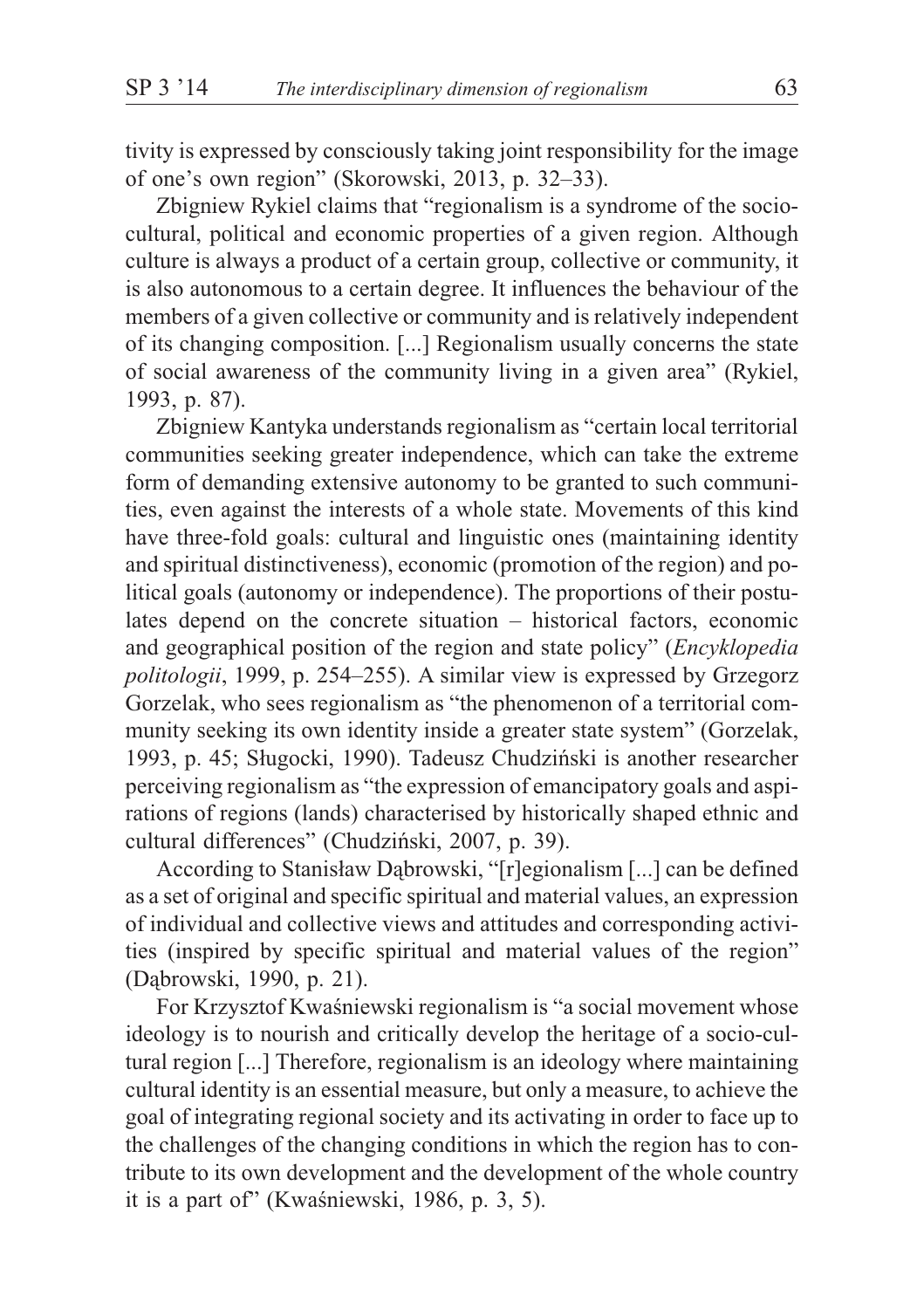Paweł Śliwa, in turn, approaches regionalism as a complex of "social" phenomena rooted in the bonds (or rather relationships) that form between an area that meets the criteria of a region and its inhabitants, as well as inside the community they create" ( $\text{Siwa}$ , 2008, p. 47–48).

The literary approach towards regionalism is represented by Józef M. Miąskowski, who associates regionalism with the direct and natural interaction of a person, which later assumes a symbolic or even archetypical form, with a multitude of different elements of the immediate socio-cultural environment this person comes across at different stages in life, such as "the home of his birth, the church where he was baptised, the school where he was taught to read and write, the forest where he said 'I love you' to hear it back in return, the hospital where his son was born, the cemetery with the graves of his nearest and dearest – the picture of a shared culture, shared dialect and identical customs" (Miąskowski, 1983, p. 9). Much earlier, Konstanty Troczyñski believed that regionalism is a "literary current seeking to emphasise the entire set of local properties" (Troczyñski, 1933). In the opinion of Stanisław Kolbuszewski, regionalism in literature (literary regionalism) is defined as "embedding in a literary work certain specific local properties, 'local character', certain features of a given community that make a mark on the literary work allowing it to be strictly associated with the soil that produced it" (S. Kolbuszewski, 1933). It is clear that later on, especially in the period of socialist realism, regionalist literary works not only emerged as a result of grassroots activities, but the majority was inspired by officials in charge of culture departments and socio-cultural activists (Czapliñski, 1998; J. Kolbuszewski, 1993).

An important determinant of regionalism is provided by the special relationship between a certain community and the region where they live. One can speak then about a certain ecology of regionalism, or ecological regionalism, which places importance in such values as the natural and landscape assets, as well as the architectural and urban qualities of the region that evidence its specific natural and cultural (civilisational) character, binding the features of the region with material artefacts made by the people and their behaviour (Górak, 1994; Kosiñski, 1981; Radziewanowski, 2005; Suchodolski, 1996; Ziemilski, 1976). As a consequence, we can deal with regionalism in architecture, construction and urban development (its transformation can be traced in ethnographic museums, especially in open-air museums of folk architecture). Mieczysław Kurzątkowski claims that regionalism in modern architecture is an expression of "protest against the uniformity of cultural environment [...]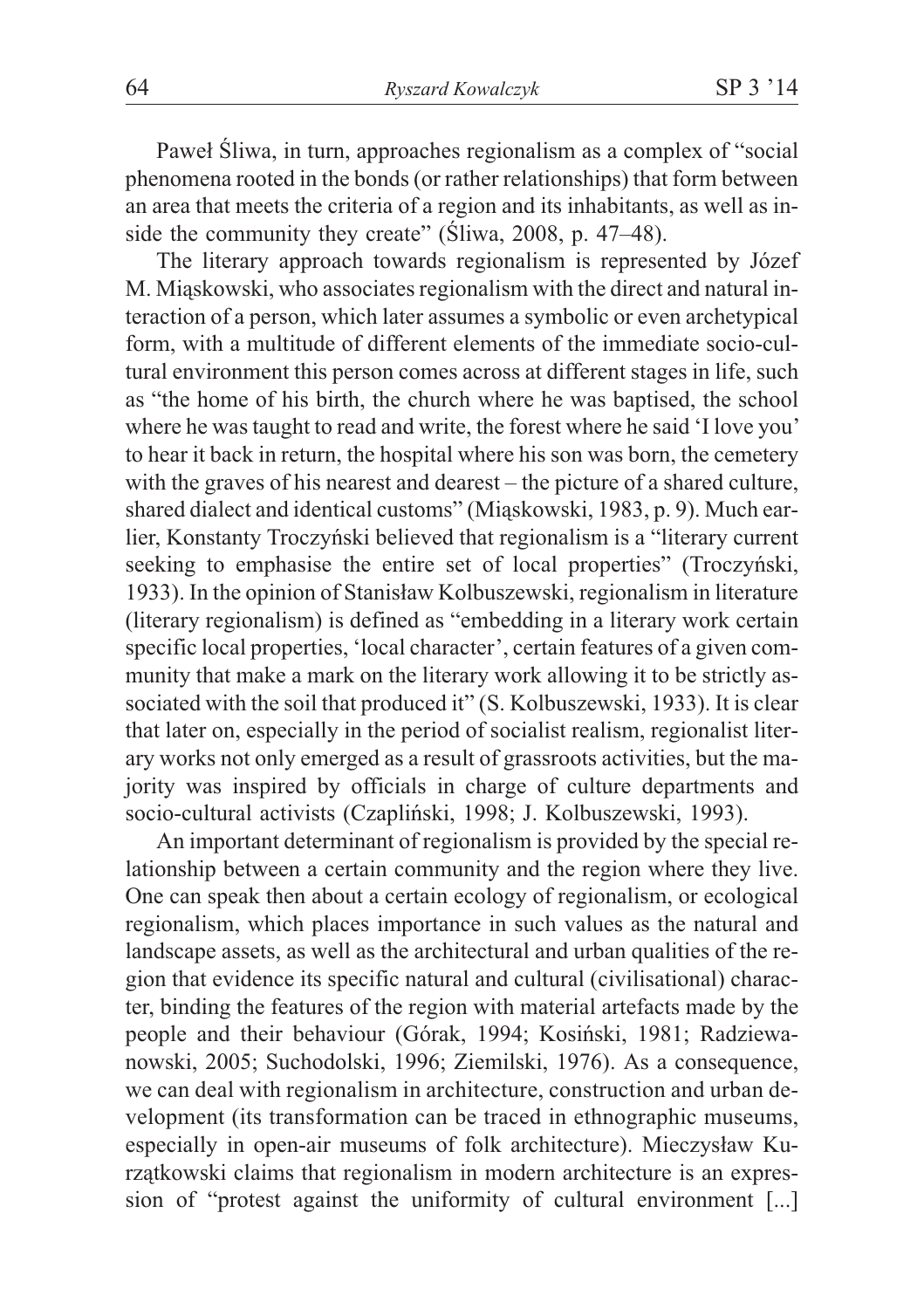Formerly, it was aimed against modernism and constructivism, especially

in their parochial and imitative forms; at present it is a response to stereotypical forms of construction by industrial methods, construction from the catalogues of typical designs assembled from precasts" (Kurzątkowski, 1985, p. 10). The interest of modern architecture in local (regional) folk buildings, art and style finds expression in vernacular architecture. Teresa Bardziñska-Boneneberg and Agata Boneneberg write that "[t]he tradition of seeking inspiration in local architecture in Poland is a complex phenomenon on account of our history. In the 1920s and 1930s there occurred a trend of spontaneous seeking a 'national style', followed after WW II by a period of 'national forms' being administratively imposed. Therefore [...] the beginnings of voluntary and conscious references to regional foundations and drawing on the achievements of folk architecture can be noticed in modern architecture in Poland only as late as the 1980s" (Bardzińska-Boneneberg, Boneneberg, 2013, p. 7). Mieczysław Kurzątkowski was rather critical of the vernacular trend in modern architecture as in his opinion this is "architecture without an architect, [...] anonymous, erected without designs, inscribed in the community tradition and compiling building, functional and aesthetic experience passed from generation to generation" (Kurzątkowski, 1985, p. 3). Another, equally important issue concerns the application of local, natural, construction materials, which was stressed in another modernist architectural style, named brutalism (Giedion, 1968; Niebrzydowski, 2009, p. 46–54). A significant element of a region's cultural landscape is provided by the urban-architectural layouts of towns and villages (Bogdanowski, 1981; Ciołek, 1984; Czerwiñski, 2006). Urban design is treated here in broad terms, as professional know-how and practice, as well as the science "on every aspect of urban construction: the history, structure and design of towns. This discipline deals with the geographical, ecological, social, legal, economic, cultural and aesthetic components of town planning and their impact zones" (Kubalska-Sulkiewicz, 2003, p. 426).

The aforementioned approaches show that regionalism can be treated as an objective, observable social phenomenon manifested in the defined attitudes and behaviours of individuals and communities which are reflected in public legal institutions, or as a social movement which to differing degrees is inspired by a regionalist ideology and aims to maintain or restore the socio-cultural, economic or political distinctiveness of a region. There is a peculiar relationship between a community and a given region which is characteristic of regionalism and defined by the following properties: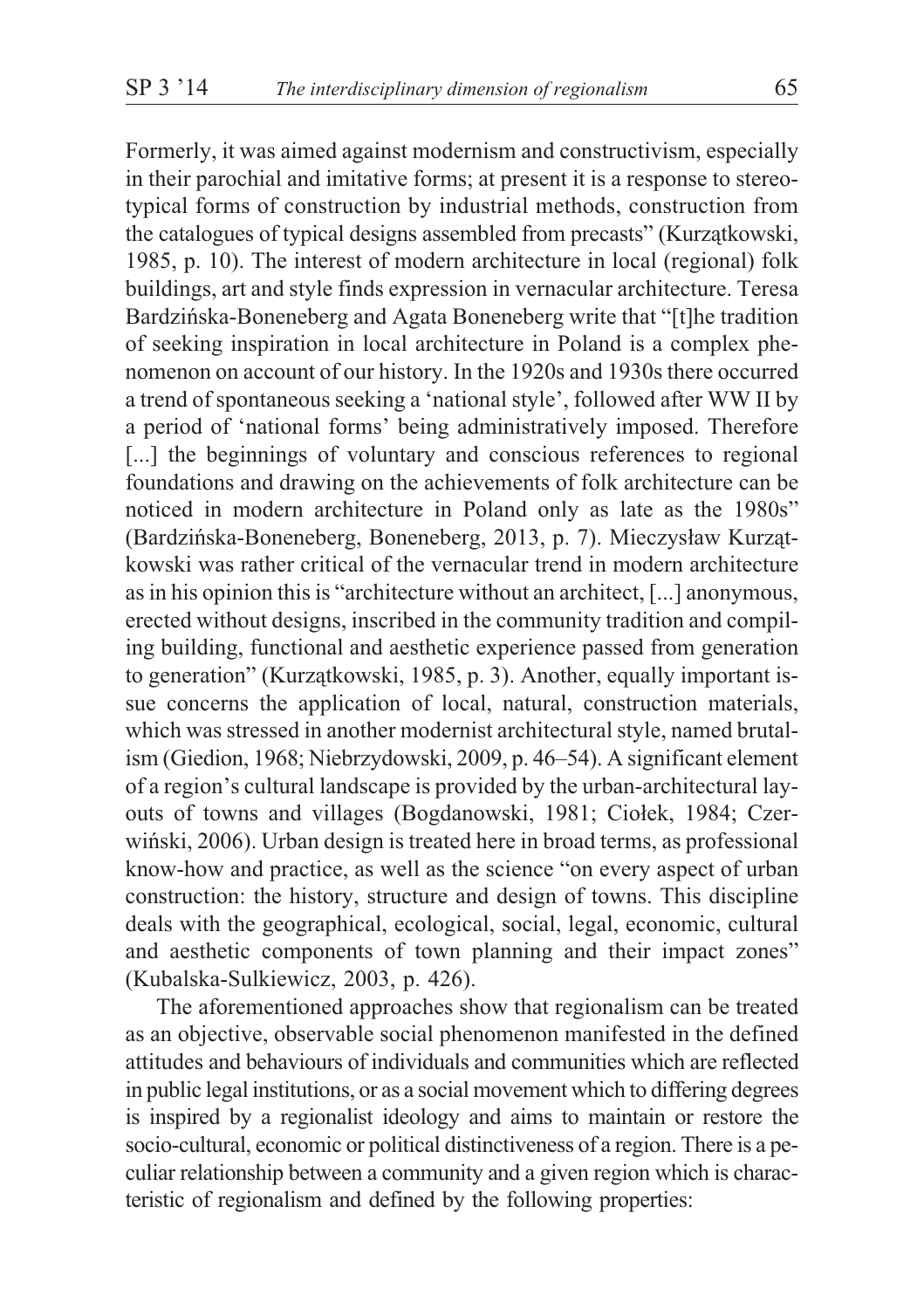- 1) attachment to a region which is expressed by a high degree of territorial and mental bond (*Region i ludzie a historiografia i tożsamość*, 1999). For Paulina Rychlewska, "place attachment means an affective, positively charged relationship between an individual and his place of residence and local community, which may produce a tendency to maintain close relations with them and thinking about them in terms of certain emotionally valued categories" (Rychlewska, 2010); what we have in mind then are the two dimensions of place attachment or, in other terms, place identity. One is named rootedness and signifies the physical attachment to the land as a certain living space, which is assessed and valued in a positive manner; the other one is the special relationship with the local (regional) community, social bonding or bonding which was defined by Stanisław Ossowski as the "approving" awareness of belonging to a group, [...] the cult of common values, [...] willingness to put the interests of the group before personal interests [...]" (Ossowski, 1962, p. 52). Positive valuation and an individual's emotional bond with the place of residence (of rootedness), or a more extensive area, do not have to harmonise with this individual's emotional bond with a given community whatsoever. There are numerous examples of people who somewhat isolate themselves, or are isolated by a given community (being marginalised in a sense), but continue to be faithful to their 'little homeland'; the reverse can also occur (Elias, 2003);
- 2) regional values encompassing, for instance, regional axiology (Skorowski, 1999), regional symbols (*Symbolika regionów*, 1988), regional authorities, regional history (Aleksandrowicz, 1993, p. 37–48; Dziki, 2010, p. 367–370), linguistic regionalisms (Kucała, 1994, Piotrowicz, 1991; Piotrowska-Wojaczyk, 2011), dialects and vernacular languages. Janusz Kuczyñski wrote that "[s]ymbols – like all objects – last longer than people and symbols carry values, which are in a way the accumulated acts of people" (Kuczyñski, 1972, p. 235). Bogdan Wojciszke was among the authors who emphasised the role of authority in maintaining social order, saying that "[o]bedience to authority ensures the maintenance of social order, the efficiency of various groups' and institutions' activities. It is also reasonable, since authorities usually know better, and convenient, because obedience to authority frees us from making numerous decisions which we do not want or are not able to take, and it relieves us from the responsibility for the implementation of those decisions we have not made" (Wojciszke, 2002, p. 252). Dialectology, which studies how people speak in different regions of a country, is in-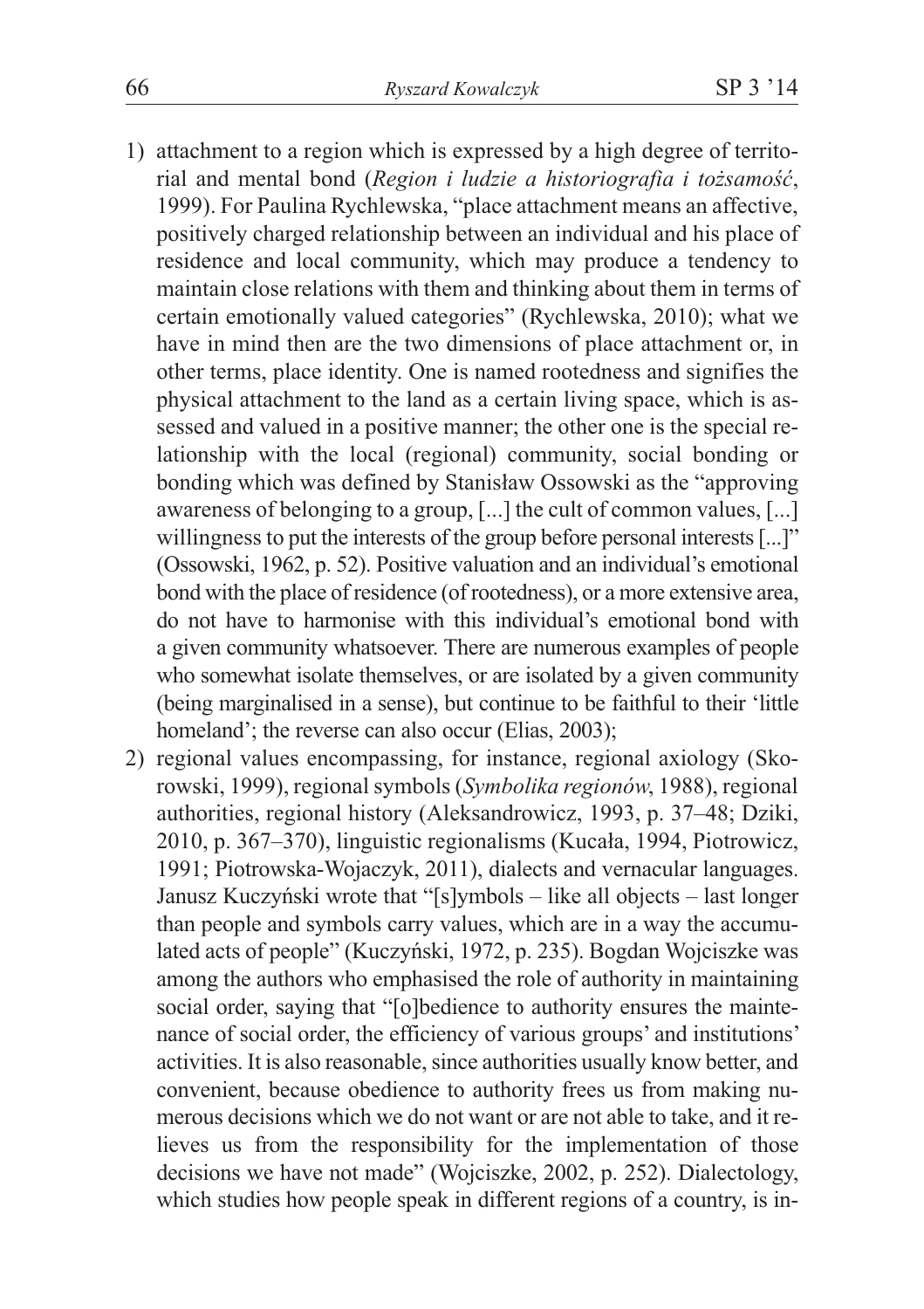terested in the geographical diversity of language (geography of language) encompassing dialects and vernacular languages. Dialect is understood as the "speech of rural population in a given part of a country, different than general national language and other dialects in terms of peculiar, primarily phonetic and lexical, features that are typically rooted in the remote past, reaching as far back as the tribal period" (*Encyklopedia jêzyka polskiego*, 1991, p. 58); vernacular language is "the speech of rural population in a small territory, usually encompassing several or over a dozen villages, different than general language and the speech of neighbouring areas in terms of peculiar, primarily phonetic and lexical, features which is subordinate to a dialect" (*Encyklopedia jêzyka polskiego*, 1991, p. 105). Yet another definition of dialect says that it is "a variety of spoken language used in a constrained (when compared to general language) territory by a defined social group (class), distinguished from other varieties by certain phonetic, grammatical and lexical features. Therefore, a dialect is a communicative variety which is linguistically, territorially and socially constrained. [...] It acquires a new sense when adjectives are added: cultural dialect, folk dialect, urban dialect, dialect of Polish minority, etc." (*Dialekt i gwary polskie*, 1995, p. 29). Social and professional linguistic varieties (sociolects and professional jargons) as well as the language of Polish minorities abroad are mainly studied by sociolinguistics. In the second half of the  $20<sup>th</sup>$  century, synchronic dialectology gained importance. Applying sociolinguistic methods, it is now related to ethnolinguistics and cultural linguistics (Dejna, 1993; *Teoretyczne*, badawcze i dydaktyczne założenia *dialektologii*, 1998; *Gwary dziś*, 2001). Using dialects and vernacular language in public and religious life raises a number of controversies in Poland (Greñ, 2012, p. 38–54; Szewczyk, 2010, p. 82–93);

- 3) regional culture, namely regional customs and traditions, regional rituals, regional artistic and academic creativity (Grad, 2010, p. 51–68), regional folklore (Burszta, 1974; *Kultura ludowa Wielkopolski*, 1960, 1964), as well as regionalist periodicals (Kowalczyk, 2013);
- 4) regional identification, including regional awareness (Malikowski, 1998, p. 104) and regional identity (Kłoskowska, 1996);
- 5) working for a region, or regional activities, including economic operations which contribute to regional development (Cebulak, 2009, p. 317–341). Henryk Samsonowicz emphasises the essential roles of modern regions, such as: a) ensuring a sense of security and stability to a region's inhabitants and facilitating social contacts within a region;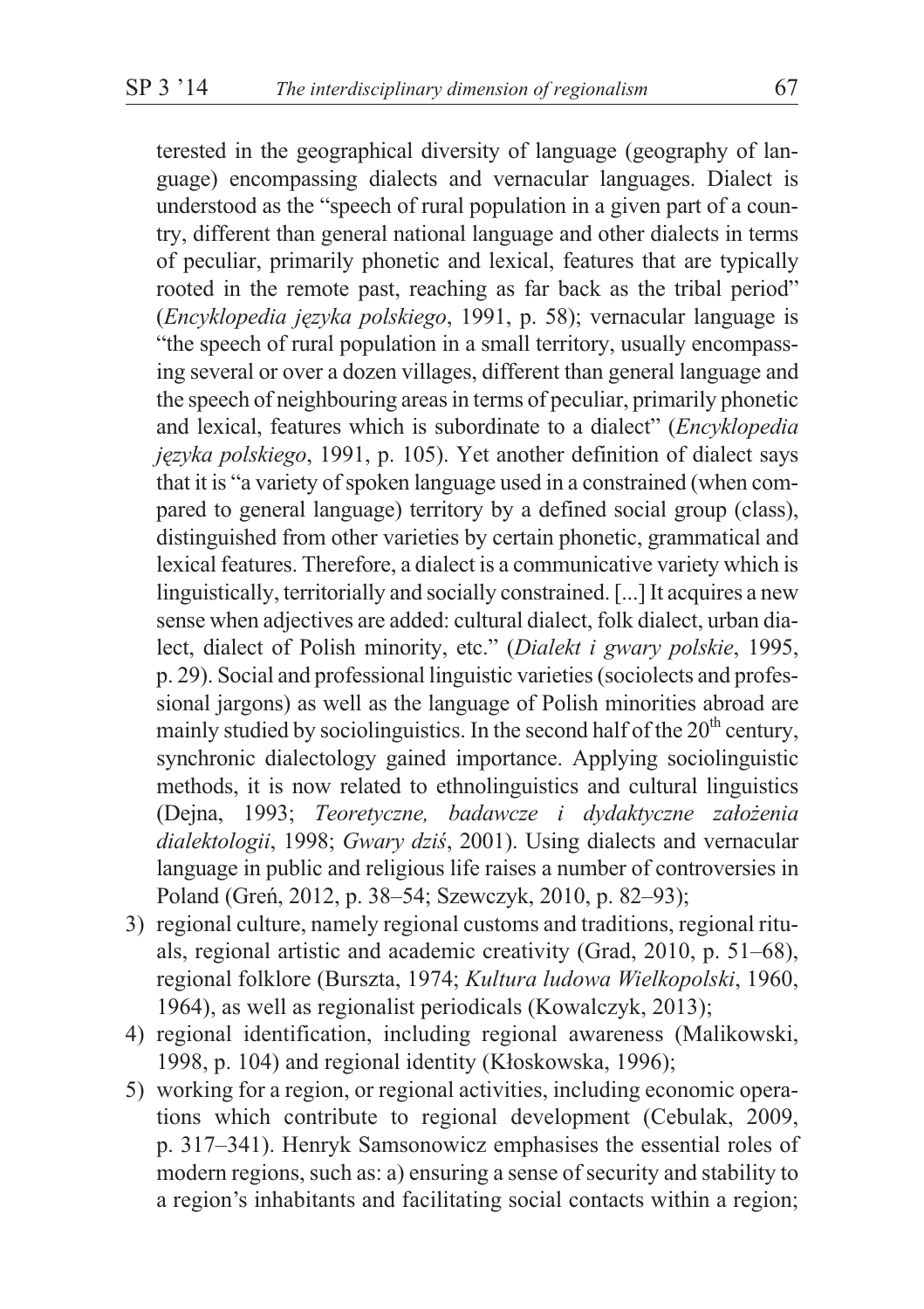b) increasing the scope of a region's inhabitants participation in local authorities and c) working within a region and thereby giving real shape to the concept of the state (Samsonowicz, 1998, p. 60).

Consequently, socio-cultural regionalism is now treated as a characteristic tendency in the socio-political (Jałowiecki, Szczepański, Gorzelak, 2007) and cultural development of the state (*Regionalizm polski w Europie XXI wieku*, 2007, p. 17–26), which promotes both internal and international harmony (*Interregional and Cross-Border Cooperation in Europe*, 1994). Its essential feature is the deconcentration of state authority and decentralisation of territorial authority (Sliwa, 2000), which is reflected in advancing the idea and practice of local governance (*Model* ustrojowy województwa/regionu, 1997; Stepień, 2001, p. 7–17) and civic society (*Cnoty i instytucje obywatelskie*, 2002; *Europa obywateli*, 2007), including cultural regionalist movements (Jałowiecki, 1992, p. 43; Kociszewski, 2002, p. 128; Kwilecki, 1992, p. 42).

The European Union also stresses the positive role of regionalism in the socio-political and cultural development of states and in international relations. This is illustrated by the division (typology) of regionalism developed by the European Commission (*Interregional and Cross-Border Cooperation in Europe*, 1994, p. 81), which distinguishes the following forms of regionalism: 1) primary regionalism, where peripheral national groups and cultural communities of minorities are the subject; 2) secondary regionalism which seeks to decentralise state authorities in line with the needs of defined territorial groups; 3) constitutional regionalism (constitutional school), or conditioning regionalism, assuming that regions form the fundamental structure of state; 4) European regionalism (Europe of Regions) which seeks to replace the system of nation-states with a system of regions.

Modern regionalism is both a manifestation of and a supporting factor for the idea of the decentralisation of state authority (based on the division of power, where its prerogatives are transferred to lower decision-making levels). On the level of regions, one can identify a complex of issues related to the nature, character and scope of relations that occur between the centre of a region and its peripheries. They are frequently defined in terms of the centre-periphery relation.

Stein Rokkan, a classic of such studies, distinguishes three fundamental sets of parameters that define peripheries: 1) distance from the centre, 2) dissimilarity to the centre and 3) dependence on the centre. The centre-periphery relation cannot be reduced to such easily applicable conceptual categories as domination or exploitation, however (Gomuła, 1989;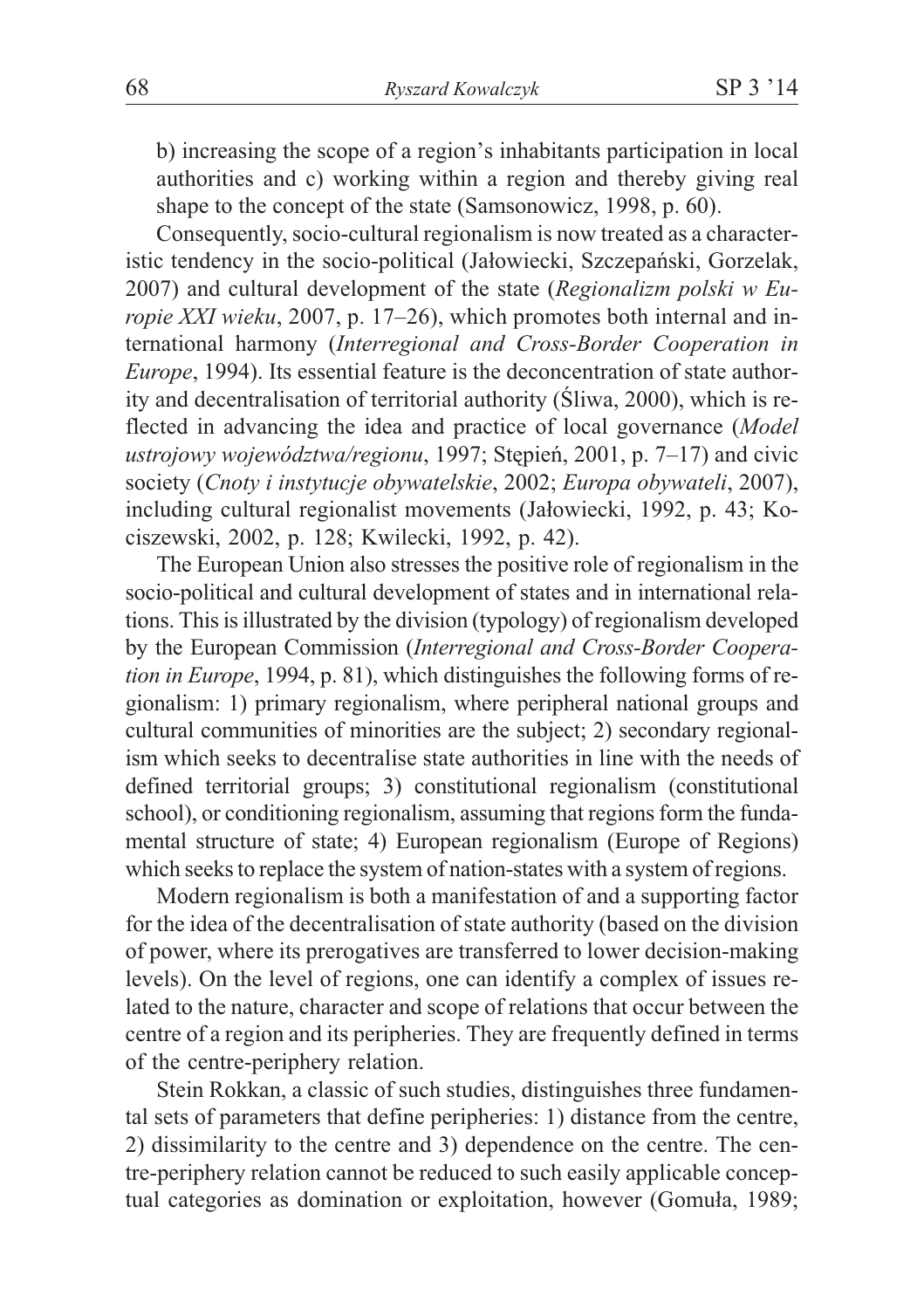Zarycki, 2009). In geographical sciences the concept of peripherality is used in two dimensions: a spatial one (where peripherality is determined by such indicators as the distance of a given place from the administrative, economic and cultural centre) and a socio-economic dimension (where a peripheral region is characterised by a relatively low level of social and economic infrastructure when compared to other regions) (Grosse, 2007, p. 27–49; Olechnicka, 2004, p. 55–59).

It is also clear that the theory and practice of regionalism fit well in the concept of civil society. Defining the latter, Karol B. Janowski writes that "[t]he category of civil society comprises a set of elements describing an ideal of human community founded on the free choice of forms and methods selected by individuals to implement their pursuits, where the individuals are citizens equal before the law both in terms of their rights and responsibilities and in terms of their subjectivity. They are constituted by spontaneous and impulsive initiatives and activities demonstrated in everyday life which are independent of state institutions" (*Encyklopedia politologii*, 2000, p. 374).

Social capital is essential with regard to the idea of civil society. Being an ambiguous and comprehensive term, social capital can be interpreted in many ways. For Pierre Bourdieu, social capital is "the sum of the resources, actual or virtual, that accrue to an individual or a group by virtue of possessing a durable network of more or less institutionalised relationships of mutual acquaintance and recognition. It is the sum of capitals this network can mobilise" (Bourdieu, Wacquant, 2001, p. 104–105). On the other hand, though, Bernd Hamm takes a broader research perspective and approaches human capital as "all the properties and abilities attributable to a single man. One part of human capital is therefore a natural capital, which encompasses everything that can be classified as physical existence and metabolism. The other part is social capital, which encompasses all the activities society undertakes to 'ennoble' human nature, that is to alter it through upbringing and education" (Hamm, 2004, p. 52–53). Robert Putnam believes that social capital is made up from "such qualities of community life in a given society as networks, norms and trust – which can improve the efficiency of collective actions and facilitate the achievement of common goals" (Putnam, 1995, p. 56).

Polish literature walks in the wake of such approaches to this subject. In his definition of human capital, Marek Ziółkowski claims that it is composed of the total of assets that allow an individual to improve and/or maintain the desired status and position in social, economic, political and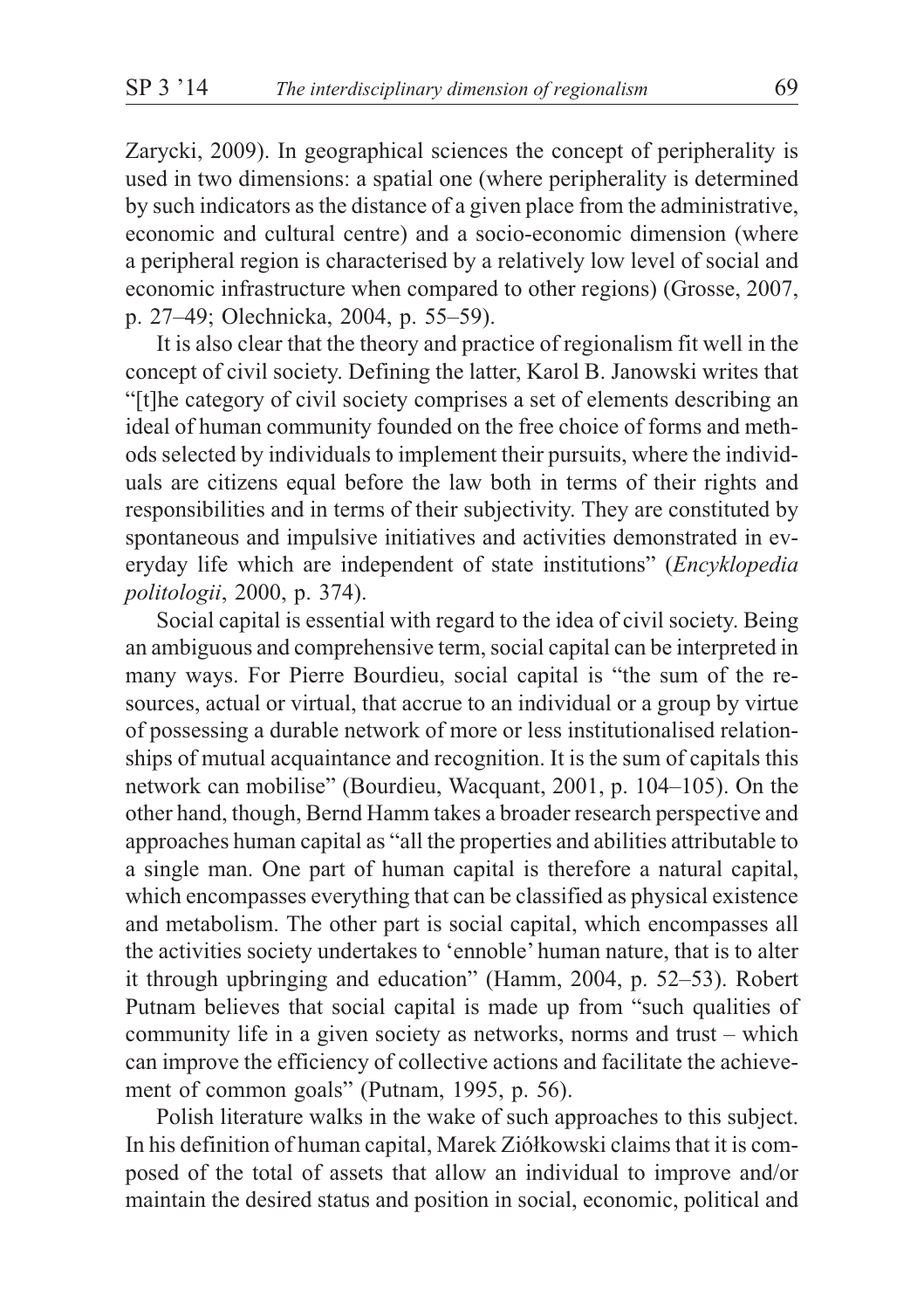cultural environment. They also facilitate the achievement of various interests, goals and values (Ziółkowski, 2006, p. 17-18). According to Janusz Czapiñski, social capital encompasses "social networks regulated by moral norms or customs (and not by formal laws, or not only by them) which bind an individual with society, enabling him/her to cooperate with other for common good" (*Diagnoza społeczna*, 2009, p. 271).

Social capital is thus presented in individual terms (personal, referring to human features and assets), in terms of a group or class (where it occurs inside defined social groups or classes, as well as local, regional, national and ethnic, religious and cultural communities) and in collective terms (where it characterises the entire society and its assets, manifested primarily in interpersonal relations in the form of the norms, values and rules of social life that facilitate communication, cooperation, understanding, the exchange of opinions, assessments and views). The measure of the scope, level and quality of social capital is provided by such indicators as the level of social trust, the number and activities of organisations, the participation of society in local events, the degree of involvement in voluntary work, the level of financial aid for NGOs, voter turnout at elections and referenda, the scope and extent of knowledge about state, political parties, local government and newspaper readership (Fedyszek-Radziejowska, 2007, p. 70; Putnam, 1995, p. 21). Apart from positive social capital there are also layers of negative social capital (dirty, pathological capital), including cliques, closed circles of power redistribution and structures generating xenophobia (Lewenstein, 2010, p. 31).

It is also worth noting the value that is appreciated by numerous individuals and public institutions, but frequently marginalised, namely the social capital of senior citizens, who on account of their age or illness are not professionally active and seem to be a redundant and useless element which serves no purpose in regional development. Nothing could be more wrong, because the life experience of older people, their knowledge, skills and enthusiasm can and should be used in the creation of social development (Klimczuk, 2012; Niezabitowski, 2007; Trafia³ek, 2004, p. 159–167).

## **Bibliography**

Aleksandrowicz S. (1993), *Różne pojęcia historii regionalnej i możliwości jej uprawiania*, in: *Region, regionalizm – pojecia i rzeczywistość*, ed. K. Handke, Warszawa.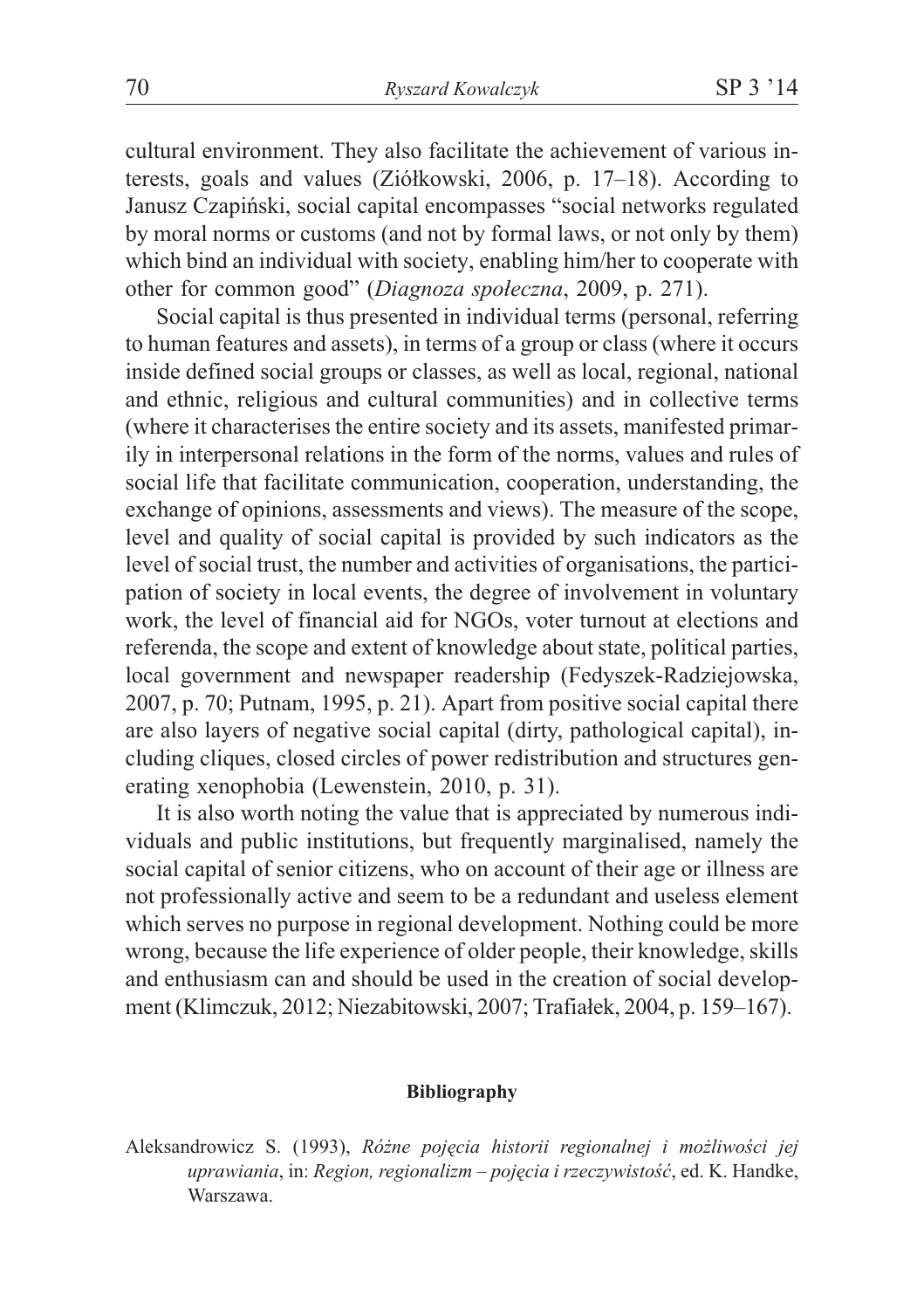- Bardzińska-Boneneberg T., Boneneberg A. (2013), *Nurt wernakularny we współczesnych realizacjach polskich architektów*, dokument elektroniczny (13.02.2013).
- Bogdanowski J. (1981), *Architektura krajobrazu*, Warszawa–Kraków.
- Bourdieu P., Wacquant L. J. D. (2001), *Zaproszenie do socjologii refleksyjnej*, Warszawa.
- Burszta J. (1974), *Kultura ludowa kultura narodowa*, Warszawa.
- Cebulak J. (2006/2009), *Regionalizm gospodarczy i jego uwarunkowania w województwie podkarpackim*, "Rocznik Kolbuszowski", no. 9.
- Chojnicki Z., Czy¿ T. (1993), *Region i regionalizacja w geografii*, in: *Region, regionalizm – pojêcia i rzeczywistoœæ. Zbiór studiów*, ed. K. Handke, Warszawa.
- Chudziñski E. (2007), *Regionalizm w mediach. Geneza przejawy funkcje*, in: *Regionalne i lokalne œrodki przekazu. Kontekst miêdzynarodowy i krajowy*, eds. J. W. Adamowski, K. Wolny-Zmorzyñski, Warszawa.
- Chudziñski E. (2013), *Regionalizm idea ludzie instytucje*, Warszawa.
- Ciemiñski R. (1989), *Tatczezna*, "Pomerania", no. 3.
- Cio³ek G. (1984), *Regionalizm w budownictwie wiejskim*, vol. 1 & 2, Kraków.
- *Cnoty i instytucje obywatelskie w spo³ecznoœci lokalnej* (2002), eds. M. S. Szczepañski, P. Rojek, Tychy.
- Czapliński P. (1998), Ślady przełomu. O prozie polskiej 1976–1996, Kraków.
- Czerner A., Nieroba E. (2010), *Cenne a niedoceniane. Korzyści z interdyscyplinarnego badania dziedzictwa kulturowego Œl¹ska Opolskiego*, in: *Deficyty badañ œl¹skoznawczych*, eds. M. S. Szczepañski, T. Nawrocki, A. Niesporek, Katowice.
- Czerwiñski T. (2006), *Budownictwo ludowe w Polsce*, Warszawa.
- Dabrowski S. (1990), *Regionalizm z perspektywy historycznej*, in: *Regionalizm polski (przesz³oœæ i teraŸniejszoœæ)*, ed. A. J. Omelaniuk, Ciechanów.
- Dejna K. (1993), *Dialekty polskie*, Wrocław–Warszawa–Kraków.

*Diagnoza spo³eczna 2009* (2009), eds. J. Czapiñski, T. Panek, Warszawa.

- *Dialekt i gwary polskie. Leksykon Omegi* (1995), eds. S. Dubisz, H. Karaœ, N. Kolis, Warszawa.
- Dziki S. (2010), *Z dziejów historiografii regionalnej*, "Małopolska", vol. 12.
- Elias N. (2003), *Zaangażowanie i neutralność*, Warszawa.
- *Encyklopedia jêzyka polskiego* (1991), ed. S. Urbañczyk, Wroc³aw–Warszawa–Kraków.
- *Encyklopedia pedagogiczna XXI wieku* (2006), vol. V, ed. T. Pilch, Warszawa.
- *Encyklopedia politologii* (1999), vol. 1, Zakamycze.
- *Encyklopedia politologii* (2000), vol. 2, eds.W. Skrzyd³o, M. Chmaj, Zakamycze.
- *Europa obywateli. Polskie społeczeństwo obywatelski in actu* (2007), eds. W. Bokajło, A. Wiktorska-Święcka, Wrocław.
- Fedyszak-Radziejowska B. (2007), *Czy kapitał społeczny bez społecznego zaufania jest możliwy? Przykłady na polskich gminach wiejskich*, in: *Kapitał społeczny*. *Ekonomia społeczna*, eds. T. Kaźmierczak, M. Rymsza, Warszawa.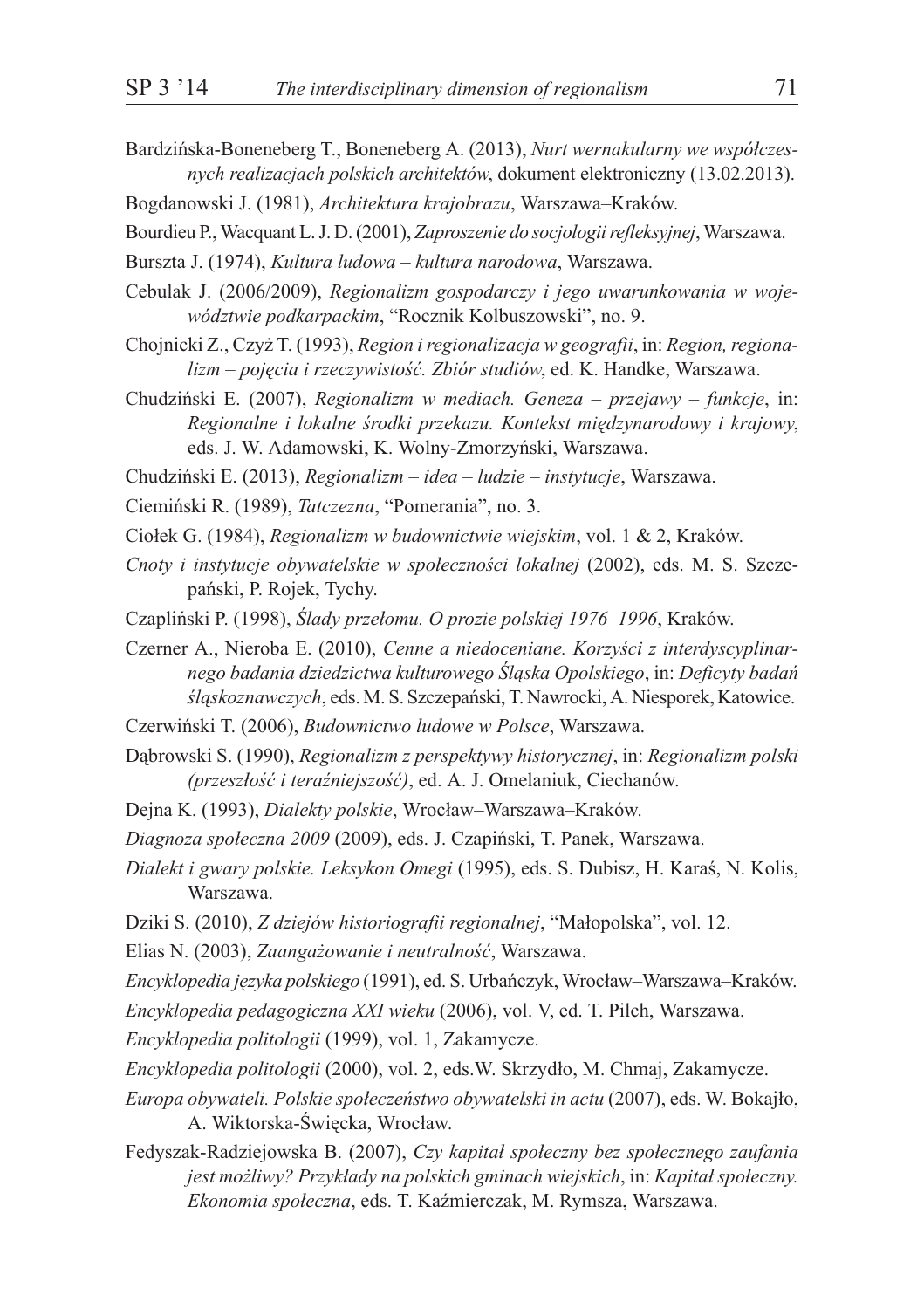- Gasior-Niemiec A. (2009), *Polskie regiony (1999–2009) studium z perspektywy socjologii pragmatycznej*, part I, Rzeszów–Warszawa.
- Giedion S. (1968), *Narodziny nowej tradycji*, Warszawa.
- Gomuła W. (1989), *Władza lokalna wobec centrum. Socjologiczne problemy spo-³ecznoœci lokalnych*, Rzeszów.
- Gorzelak G. (1993), *Regionalizm i regionalizacja w Polsce na tle europejskim*, in: *Czy* Polska bedzie państwem regionalnym?, eds. G. Gorzelak, B. Jałowiecki, Warszawa.
- Górak J. (1994), *Regionalne formy architektury drewnianej Lubelszczyzny na tle* zagadnień osadniczych, Zamość.
- Grad J. (2010), *Współczesny sens regionalizmu*, "Sensus Historiae", no. 1.
- Greń Z. (2012), *Słownictwo religijne w gwarach Śląska Cieszyńskiego*, "Poradnik Językowy", brochure 1.
- Greta M. (2003), *Euroregiony a integracja europejska. Wnioski dla Polski*, Łódź.
- Grosse T. G. (2007), *Wybrane koncepcje teoretyczne i doświadczenia praktyczne* dotyczące rozwoju regionów peryferyjnych, "Studia Regionalne i Lokalne", no. 1.
- *Gwary dziœ 1*. *Metodologia badañ* (2001), ed. J. Sierociuk, Poznañ.
- Hamm B. (2004), *Kapitał społeczny z punktu widzenia socjologicznego*, in: *Kapitał* społeczny, eds. L. Fackiewicz, A. Raczaszek, Katowice.
- Herbst S. (1956), *Regionalne badania historyczne w przeszłości i w Polsce Ludowej*, "Kwartalnik Historyczny", no. 4/5.
- *Interregional and Cross-Border Cooperation in Europe* (1994), European Commission, Brussels, Luxembourg.
- Jałowiecki B. (1992), *Kwestia regionalna*, "Studia Socjologiczne", no. 1–2.
- Ja³owiecki B., Szczepañski M. S., Gorzelak G. (2007), *Rozwój lokalny i regionalny w perspektywie socjologicznej*, Tychy.
- Jankowski D. (1990), *Regionalizm jako ideologia, zasada działania i orientacja poznawcza*, "Kaliskie Zeszyty Muzealne", no. 1.
- Keating M. (1998), *The New Regionalism In Western Europe. Territorial Restructuring and Political Change*, Cheltenham.
- Klimczuk A. (2012), *Kapitał społeczny ludzi starych na przykładzie mieszkańców miasta Bia³ystok*, Lublin.
- K³oskowska A. (1996), *Kultury narodowe u korzeni*, Warszawa.
- Kociszewski A. (2002), *Regionalizm mazowiecki*, "Studia Regionalne i Lokalne", no. 1.
- Kolbuszewski J. (1993), *Literackie oblicza regionalizmu*, in: *Region, regionalizm – pojêcia i rzeczywistoœæ. Zbiór studiów*, ed. K. Handke, Warszawa.
- Kolbuszewski S. (1933), *Regionalizm jako zjawisko literackie*, "Dziennik Poznañski", no. 51.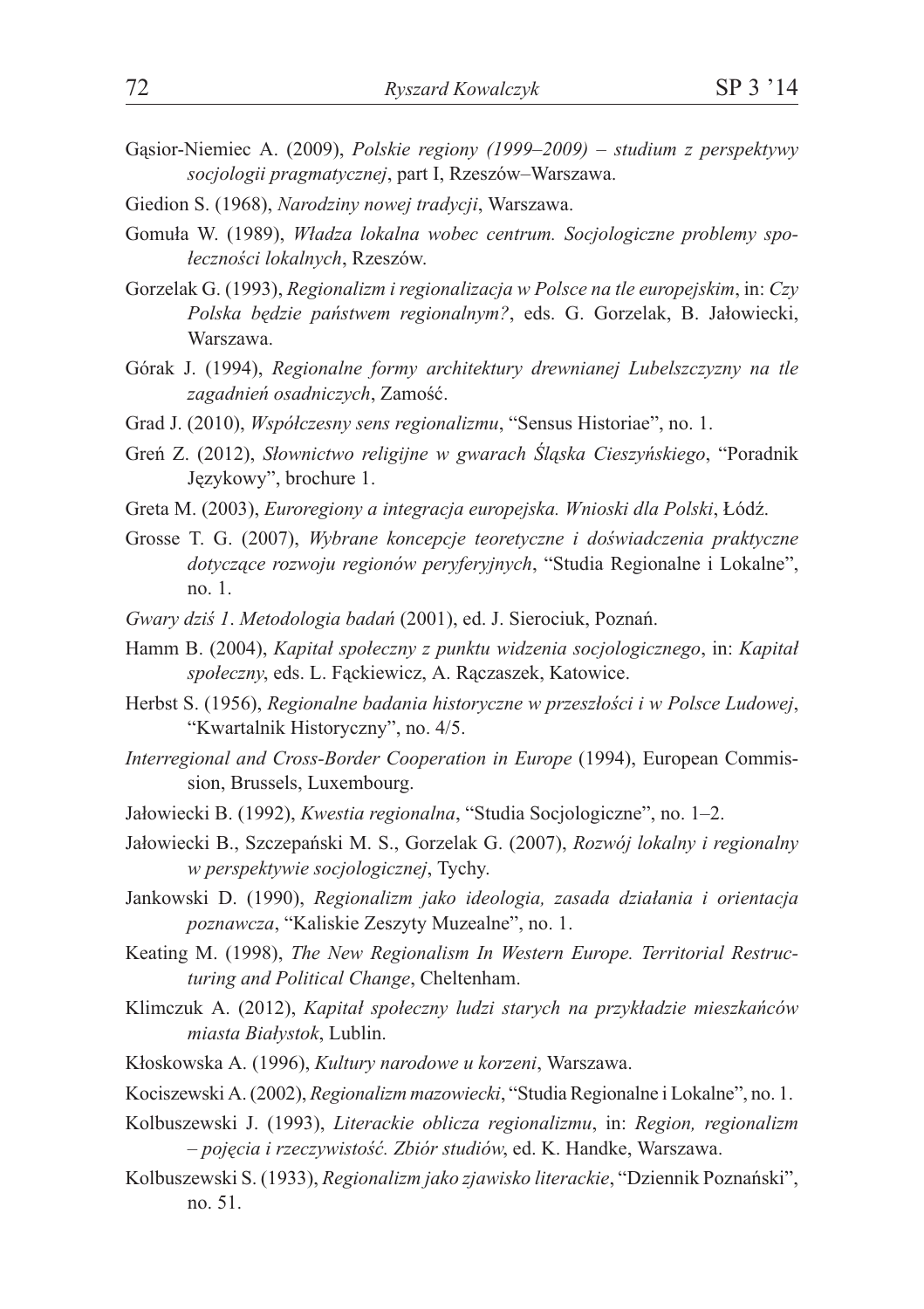- Kosiñski W. (1981), *Regionalizm*, "Architektura", no. 1.
- Kowalczyk R., *Czasopiśmiennictwo regionalistyczne w Polsce*, Opole 2013.
- Kubalska-Sulkiewicz K. (2003), *S³ownik terminologiczny sztuk piêknych*, Warszawa.
- Kuca³a M. (1994), *Twoja mowa ciê zdradza. Regionalizmy i dialektyzmy jêzyka polskiego*, Kraków.
- Kuczyński J. (1972), *Indywidualność i ojczyzna*, Warszawa.
- *Kultura ludowa Wielkopolski* (1960), vol. 1, ed. J. Burszta, Poznañ.
- *Kultura ludowa Wielkopolski* (1964), vol. 2, ed. J. Burszta, Poznañ.
- Kurzatkowski M. (1985), *Architecture vernaculaire = architektura rodzima?*, "Ochrona Zabytków", no. 1.
- Kwaœniewski K. (1993), *Elementy teorii regionalizmu*, in: *Region, regionalizm – pojêcia i rzeczywistoœæ. Zbiór studiów*, ed. K. Handke, Warszawa.
- Kwaœniewski K. (1987), *Region kulturowy*, in: *S³ownik etnologiczny. Terminy ogólne*, ed. A. Staszczak, Warszawa–Poznañ.
- Kwaœniewski K. (1986), *Regionalizm*, Poznañ.
- Kwiatkowski P. (1984), *Ideologia regionalizmu w Polsce miêdzywojennej*, "Kultura i Społeczeństwo", no. 4.
- Kwilecki A. (1992), *Region i badania regionalne w perspektywie socjologii*, "Ruch Prawniczy, Ekonomiczny i Socjologiczny", no. 2.
- Kwilecki A. (1993), *Region, regionalizm, regionalizacja (szkic problematyki)*, in: *Regionalizm jako folklor, ruch spo³eczny i formu³a ideologiczno-polityczna*, ed. M. Latoszek, Gdañsk.
- Lewenstein B. (2010), *Miêdzy rz¹dzeniem a wspó³rz¹dzeniem*, in: *Partycypacja spo- ³eczna i aktywizacja w rozwi¹zywaniu problemów spo³ecznoœci lokalnych*, eds. B. Lewenstein, J. Schindler, R. Skrzypiec, Warszawa.
- £ukowski W. (2002), *Spo³eczne tworzenie ojczyzn. Studium to¿samoœci mieszkañców Mazur*, Warszawa.
- Malikowski K. (1998), *Zbiorowoœci terytorialne*, in: *Socjologia w Polsce*, eds. Z. Krawczyk, K. Z. Sowa, Rzeszów.
- Mañkowski Z. (1990), *Miejsce historii regionalnej w badaniu dziejów najnowszych (rozszerzone tezy)*, in: *Historia najnowsza jako przedmiot badañ i nauczania*, ed. J. Maternicki, Warszawa.
- Mi¹skowski J. (1983), *Kto siê boi lokalnego patriotyzmu*, "Pomerania", no. 4.
- *Model ustrojowy województwa/regionu w unitarnym pañstwie demokratycznym (Raport koñcowy)* (1997), ed. E. Wysocka, Warszawa.
- Niebrzydowski W. (2009), *Brutalizm w architekturze geneza kierunku*, "Architecturae et Artibus", no. 1.
- Niezabitowski M. (2007), *Ludzie starsi w perspektywie socjologicznej. Problemy uczestnictwa spo³ecznego*, Katowice.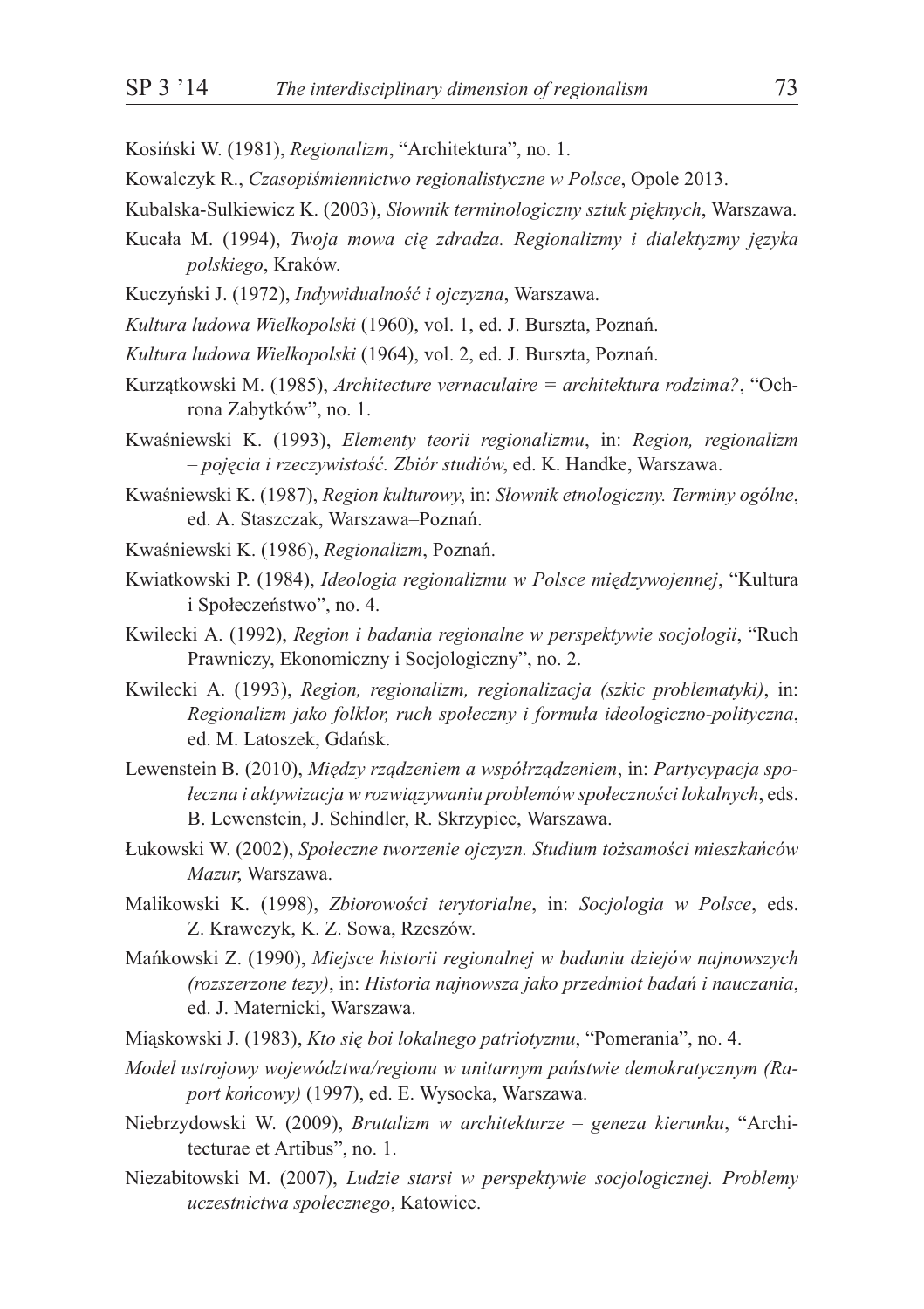- Nowakowska E. (1980), *Kształtowanie się świadomości regionalnej na Pomorzy Szczeciñskim*, Warszawa–Poznañ.
- Olechnicka A. (2004), *Regiony peryferyjne w gospodarce informacyjnej*, Warszawa.
- Ossowski S. (1962), *O osobliwościach nauk społecznych*, Warszawa.
- Piotrowicz A. (1991), *Typy regionalizmów leksykalnych*, Poznañ.
- Pisarkiewicz M. (2007), *Regionalizm w nauczaniu historii*, "Na sieradzkich szlakach", no. 1.
- Piotrowska-Wojaczyk A. (2011), *Regionalizmy leksykalne w słownikach doby nowopolskiej*, Poznañ.
- Polanowski E. (1983), *Kształtowanie się świadomości regionalistycznej w drugiej po³owie XIX wieku (na przyk³adzie Kalisza)*, in: *Problemy ¿ycia literackiego w Królestwie Polskim 2 po³owy XIX wieku. Studia*, ed. S. Frybes, Wroc³aw.
- Putnam R. D. (1995), *Demokracja w działaniu. Tradycje obywatelskie we współczesnych W³oszech*, Kraków–Warszawa.
- Radziewanowski Z. (2005), *O niektórych problemach regionalizmu i ekologii w architekturze i urbanistyce*, Kraków.
- *Region i ludzie a historiografia i to¿samoœæ* (1999), ed. J. Borzyszkowski, Ciechanów.
- *Region, regionalizm pojecia i rzeczywistość. Zbiór studiów* (1993), ed. K. Handke, Warszawa.
- *Regionalizm polski w Europie XXI wieku* (2007), "Kwartalnik Towarzystwa Uniwersytetów Ludowych. Polski Uniwersytet Ludowy", no. 1.
- Rychlewska P. (2010), *Psychospo³eczne wiêzi z miejscem zamieszkania mieszkañców warszawskiego M³ynowa i podwarszawskiego Pomiechówka*, "Kultura i Historia", no. 17.
- Rykiel Z. (1993), *Typologia ruchów regionalnych w Polsce*, in: *Region, regionalizm – Pojêcia i rzeczywistoœæ. Zbiór studiów*, ed. K. Handke, Warszawa.
- Samsonowicz H. (1998), *O większej i małej Ojczyźnie*, in: *Tożsamość narodowa a ruch regionalny w Polsce*, eds. A. Kociszewski, A. J. Omelaniuk, K. Orzechowski, Ciechanów.
- Skorowski H. (1999), *Europa regionu. Regionalizm jako kategoria aksjologiczna*, Warszawa.
- Skorowski H. (2013), *Regionalizm XXI wieku*, "Zeszyty Senackie", no. 13.
- Słobodzian B. (2003), *Dylematy polityki rozwoju regionalnego Polski*, in: *Samorzad – Rozwój – Integracja*, ed. M. Barañski, Katowice.
- Sługocki J. (1990), *Zagadnienia regionalizmu i tożsamości regionalnej*, Bydgoszcz.
- Stępień J. (2001), *Regionalizm a integracja*, "Przegląd Politologiczny", no. 1-2.
- Suchodolski J. (1996), *Regionalizm w kształtowaniu formy architektury współczesnej na obszarze Sudetów*, Wroc³aw.
- Sulima R. (2001), *Głosy tradycji*, Warszawa.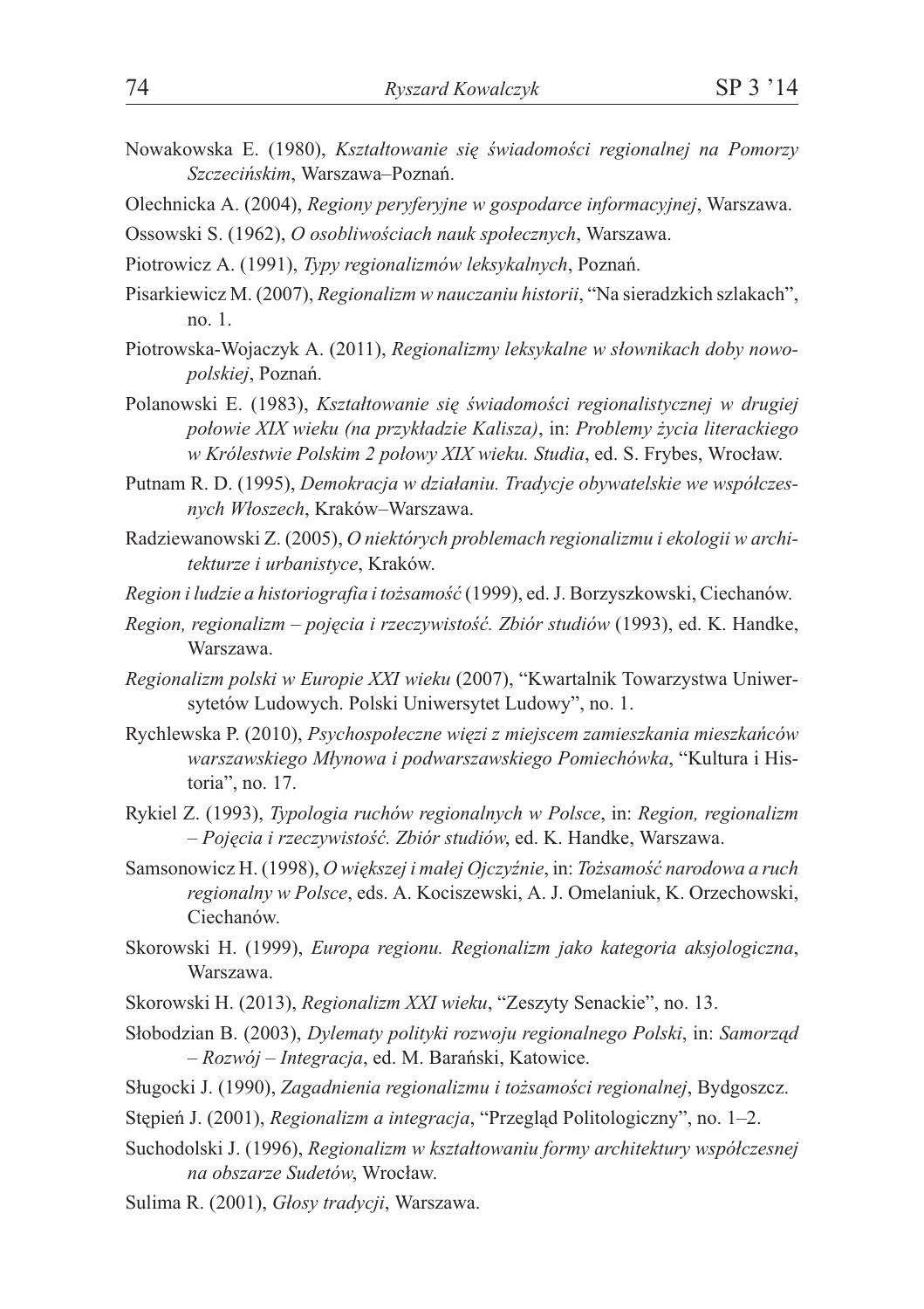- *Symbolika regionów. Studia etnologiczno-folklorystyczne* (1988), ed. D. Simonides, Opole.
- Szepietowski M. (2011), *Region*, *"Europa" czy… pañstwo?*, "Cywilizacja", no. 36.
- Szewczyk L. (2010), Na ambonie po śląsku? Kontrowersje wokół głoszenia słowa *Bo¿ego w dialektach i gwarach*, "Œl¹skie Studia Historyczno-Teologiczne", vol. 43, brochure 1.
- Œliwa P. (2008), *Regionalizm w Polsce agonia czy przebudzenie?*, in: *WieloPolska regionalna? Regionalizm w Polsce a polityka strukturalna Unii Europejskiej*, eds. K. Bondyra, M. S. Szczepański, P. Śliwa, Poznań.
- Œliwa P. (2000), *Unia Wielkopolan nowe oblicze regionalizmu,* "Wielkopolska", wydanie specjalne.
- *Teoretyczne, badawcze i dydaktyczne założenia dialektologii* (1998), ed. S. Gala, Łódź.
- Tomczak A. (1991), *Historyczne badania regionalne i ich znaczenie*, in: *O uprawianiu i znaczeniu historii regionalnej*, ed. Cz. Niedzielski, Ciechanów–Toruñ.
- Trafiałek E. (2004), *Ludzie starzy jako kapitał społeczny*, in: *Kapitał społeczny*, eds. L. Frackiewicz, A. Raczaszek, Katowice.
- Troczyñski K. (1933), *Regionalizm w literaturze*, "Dziennik Poznañski", no. 12.
- Wojciszke B. (2002), *Cz³owiek wœród ludzi. Zarys psychologii spo³ecznej*, Warszawa.
- Wrzesiński W. (1995), *Badania regionalne wobec wyzwań współczesności*, in: *Regio* $n$ alizm – tradycja i współczesność, Olsztyn.
- Wysocka B. (1981), *Regionalizm wielkopolski w II Rzeczypospolitej 1919–1939*, Poznañ.
- Zarycki T. (2009), Peryferie. Nowe ujęcie zależności centro-peryferyjnych, Warszawa.
- Ziemilski A. (1976), *Człowiek w krajobrazie. Szkice z pogranicza socjologii*, Warszawa.
- Ziółkowski M. (2006), Przemiany interesów i wartości społeczeństwa polskiego, in: Kapitał ludzki i zasoby społeczne wsi. Ludzie – społeczność lokalna – edu*kacja*, ed. K. Szafraniec, Warszawa.

## **Interdyscyplinarny wymiar regionalizmu**

## **Streszczenie**

Artykuł jest próbą przedstawienia interdyscyplinarnego charakteru regionalizmu. Autor wskazuje przykłady interdyscyplinarności regionalizmu jako obszaru zainteresowania poznawczego oraz praktyki społecznej. Dlatego przedstawia szereg definicji regionalizmu, które są usytuowane w różnych perspektywach poznawczych, na przykład: antropologii, architektury i urbanistyki, ekonomii i gospodarki regionu, etnografii, historii, języka i literatury regionu, kultury regionu, politologii, socjologii, turystyki i krajoznawstwa. Autor odnosi się również do osobliwego związku, jaki zachodzi po-